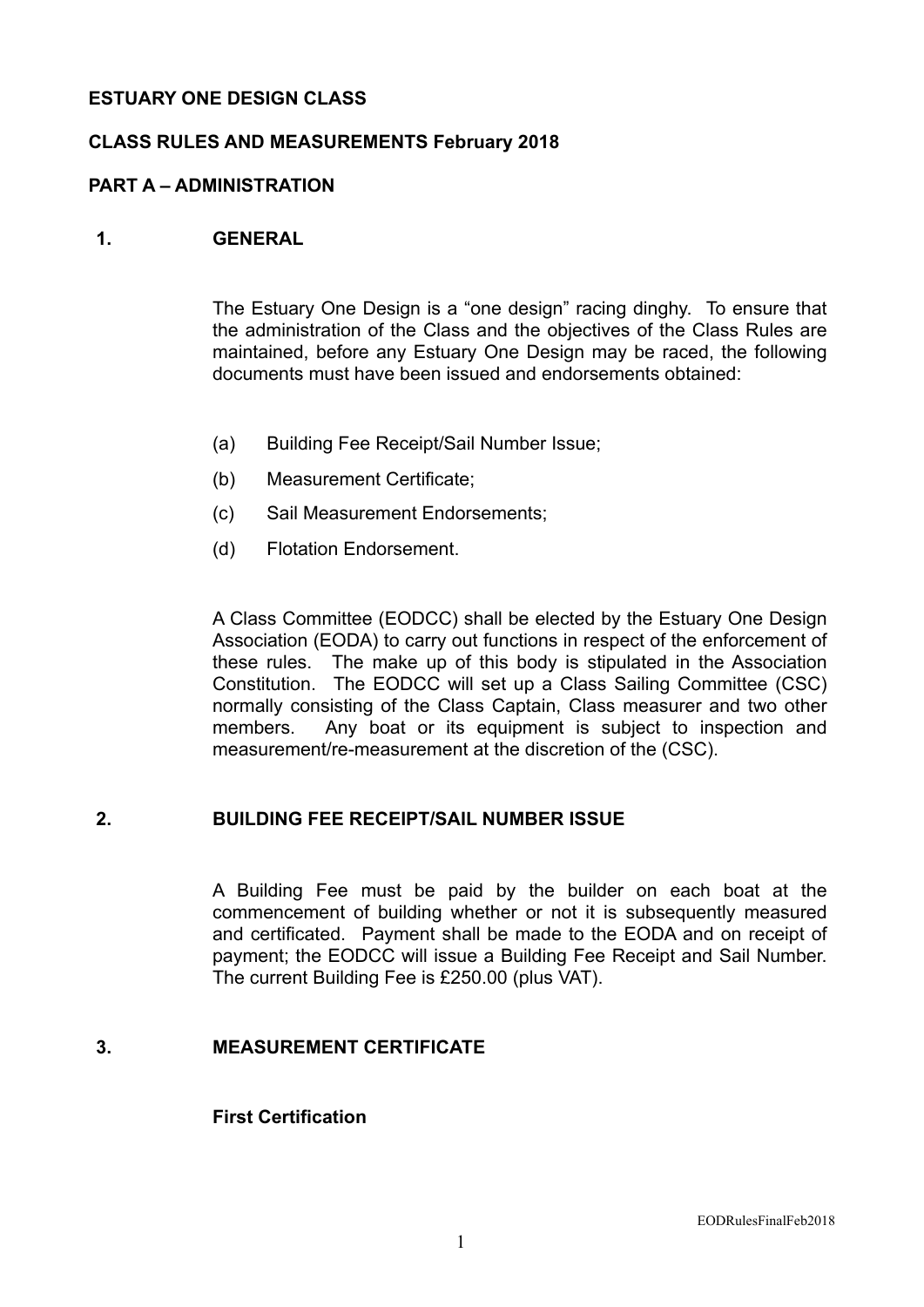For boats not previously certificated, the owner shall have the boat measured in accordance with part B of these rules. Only an EODA Approved Class Measurer shall undertake measurement. On completion of satisfactory measurement, the Measurer will supply the owner with a Measurement Form completed and signed.

The owner shall ensure that the Measurement Form is completed and then apply to the EODCC for a Measurement Certificate, enclosing the completed Measurement form, the Building Fee Receipt and the certification fee. Upon receipt of these the EODCC may issue the First Measurement Certificate to the owner.

## **Re-Certification**

Should the Certificate become invalid due to failure to comply with (a) below, then the owner shall make a new annual declaration of Class Rule Compliance and lodge this with the EODCC prior to racing. Neither points nor trophies will be awarded in retrospect (this modifies ISAF rule 78.2.).

Should the Certificate become invalid due to failure to comply with reasons (b) or (c) below, then the owner shall apply to the EODCC for a new Certificate returning the old Certificate (or proof of ownership) together with details of all changed particulars and the certification fee of £10. Upon receipt of these the EODCC may issue a new Measurement Certificate to the owner.

Should the Certificate become invalid due to the reasons (h) or (i) below, then the owner shall have the necessary items of the boat re-measured in accordance with part B of these rules. Only an EODA Approved Class Measurer shall undertake measurement. On completion of satisfactory measurement, the Measurer will supply the owner with a Measurement Form completed and signed in respect of the necessary items or will endorse the changes on the old Certificate. The owner shall then apply to the EODCC for a new Measurement Certificate, enclosing the completed Measurement form, if applicable, together with the old Certificate and the certification fee. Upon receipt of these the EODCC may issue a new Measurement Certificate to the owner.

#### **Validity of Measurement Certificate**

For a certificate to remain valid the following conditions are necessary.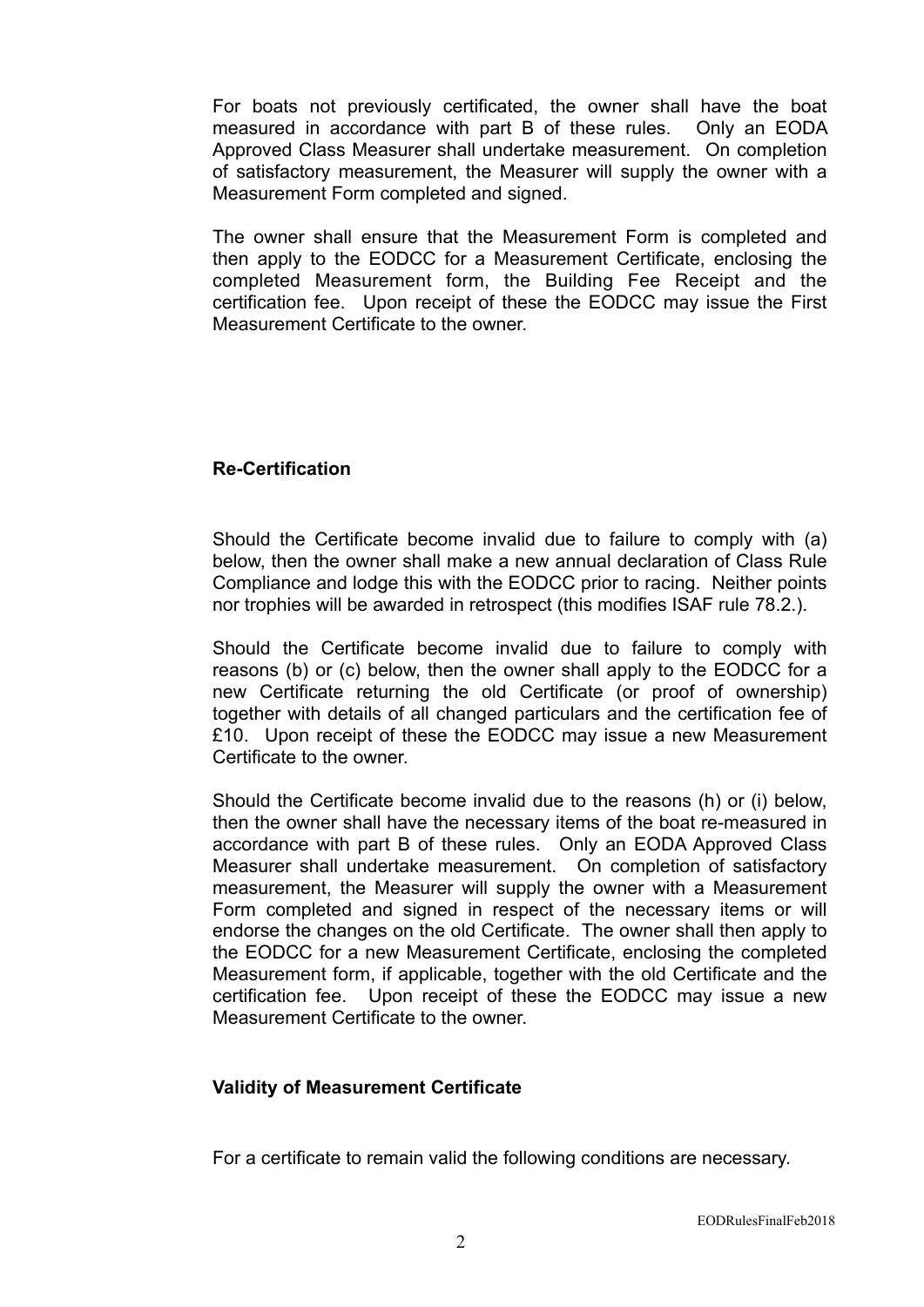- (a) The owner must lodge an annual Class Rule Compliance declaration with the EODA.
- (b) Change of ownership must be recorded on the certificate.
- (c) Change of boat name must be recorded on the certificate.
- (d) The hull must comply with the current Class Rules or the Class Rules applying at the time when the First Measurement Certificate was issued.
- (e) All sails have been measured and endorsed in accordance with rule A4 and comply with the current Class Rules or the Class Rules applying at the time when they were endorsed.
- (f) The flotation of the boat has been tested and endorsed in accordance with rule A5 and complies with the current Class Rules.
- (g) That any alteration, replacement or repair to the spars, centreboard, rudder or equipment complies with the current Class Rules.
- (h) The owner must apply for re-measurement if alteration is made to the weight of the boat or its corrector weights if fitted except that occasioned by normal maintenance.
- (i) The owner must apply for re-measurement if any alteration, replacement or repair is made to the hull, the CSC will decide if such re-measurement is required.

#### **4. SAIL ENDORSEMENT**

Owners shall have all sails measured in accordance with Part B of these rules. Only an EODA Approved Class Measurer shall undertake measurement. Upon completion of satisfactory measurement, the Measurer will endorse the sail by signing and dating it at its tack.

#### **5. FLOTATION ENDORSEMENT**

Owners shall have a flotation test carried out in accordance with Part B of these Rules. Only an EODA Approved Class Measurer shall undertake the test. Upon completion of a satisfactory test, the Measurer will endorse the Measurement Certificate. Provided that no deterioration, alteration, replacement or repair is made to the flotation equipment, such endorsement will remain valid.

## **6. MEASUREMENT CHECKS**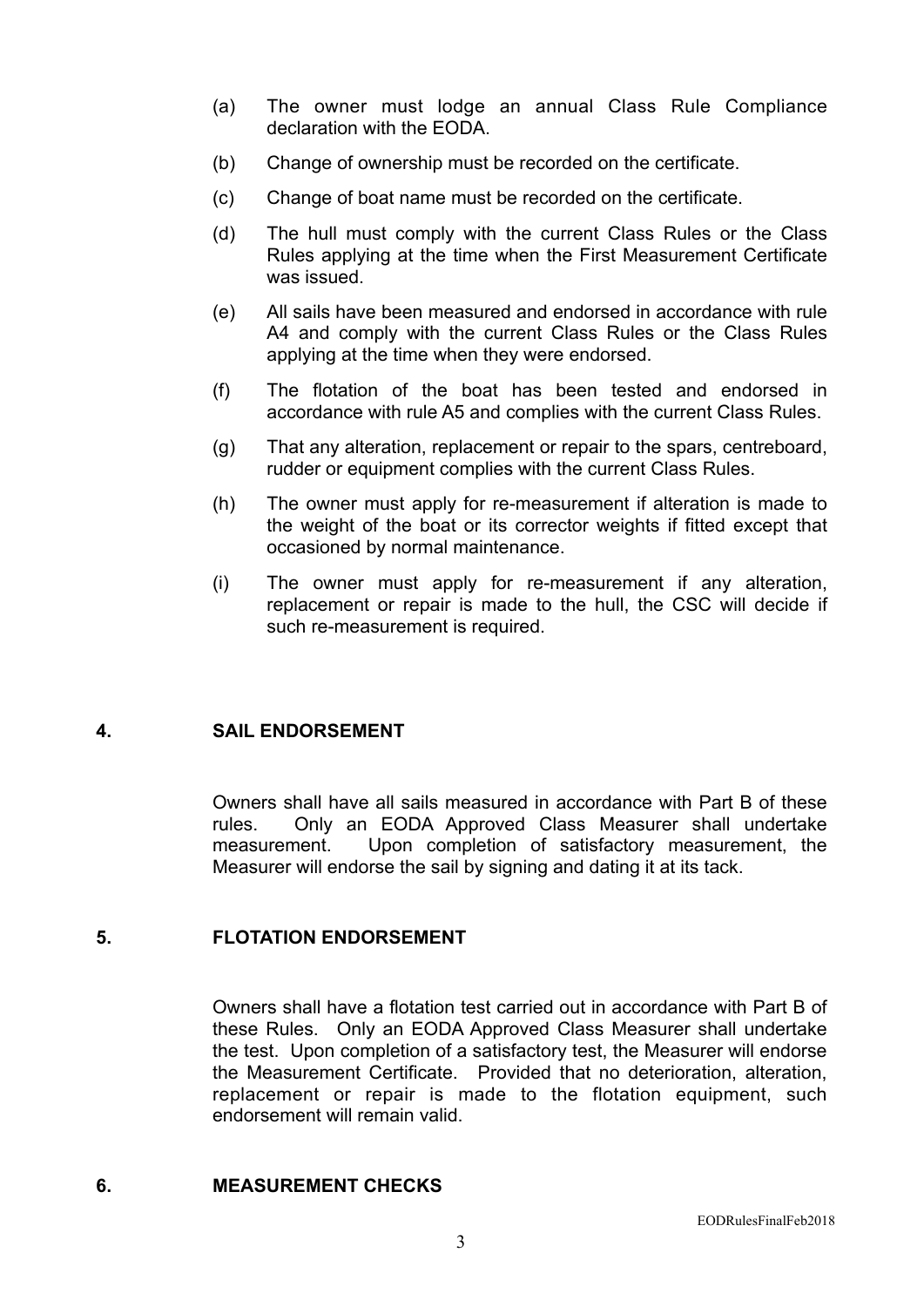All hulls, spars, sails and equipment shall be liable to re-measurement at the discretion of the CSC or a Race Committee at any time and it is the owner's responsibility to ensure that they comply with the appropriate Class Rules at all times (ISAF rule 78.1).

Notwithstanding anything contained herein, the EODCC has the right to refuse to grant or to withdraw a Measurement Certificate; a sail endorsement; a flotation endorsement at any time.

#### **7. NOTES ON RESPONSIBILITY**

Neither the EODA or the EODCC or an EODA Measurer is under any legal responsibility in respect of these rules, plans or accuracy of measurement and no claim arising there from can be entertained. It shall also be made clear that it is the owner's responsibility to contact an appropriate Measurer and to make his own contractual agreement with the Measurer. It is also incumbent on the owner to make sure that the boat and records of same are in accordance with these rules. It is also the owner's responsibility to ensure that his/her boat and its equipment are in seaworthy condition and adherence to these rules and the appendices thereto should not be taken as compliance with this aspect.

#### **PART B - MEASUREMENT RULES**

#### **1. GENERAL**

## **1.1 Intent**

These rules are intended to ensure that Estuary One Design Class boats are as nearly alike as possible with regard to shape, weight and gyradius of hull shells, sails and sail plan and any other matters which have influence on the basic speed of an Estuary One Design.

#### **1.2 Axis of Measurement**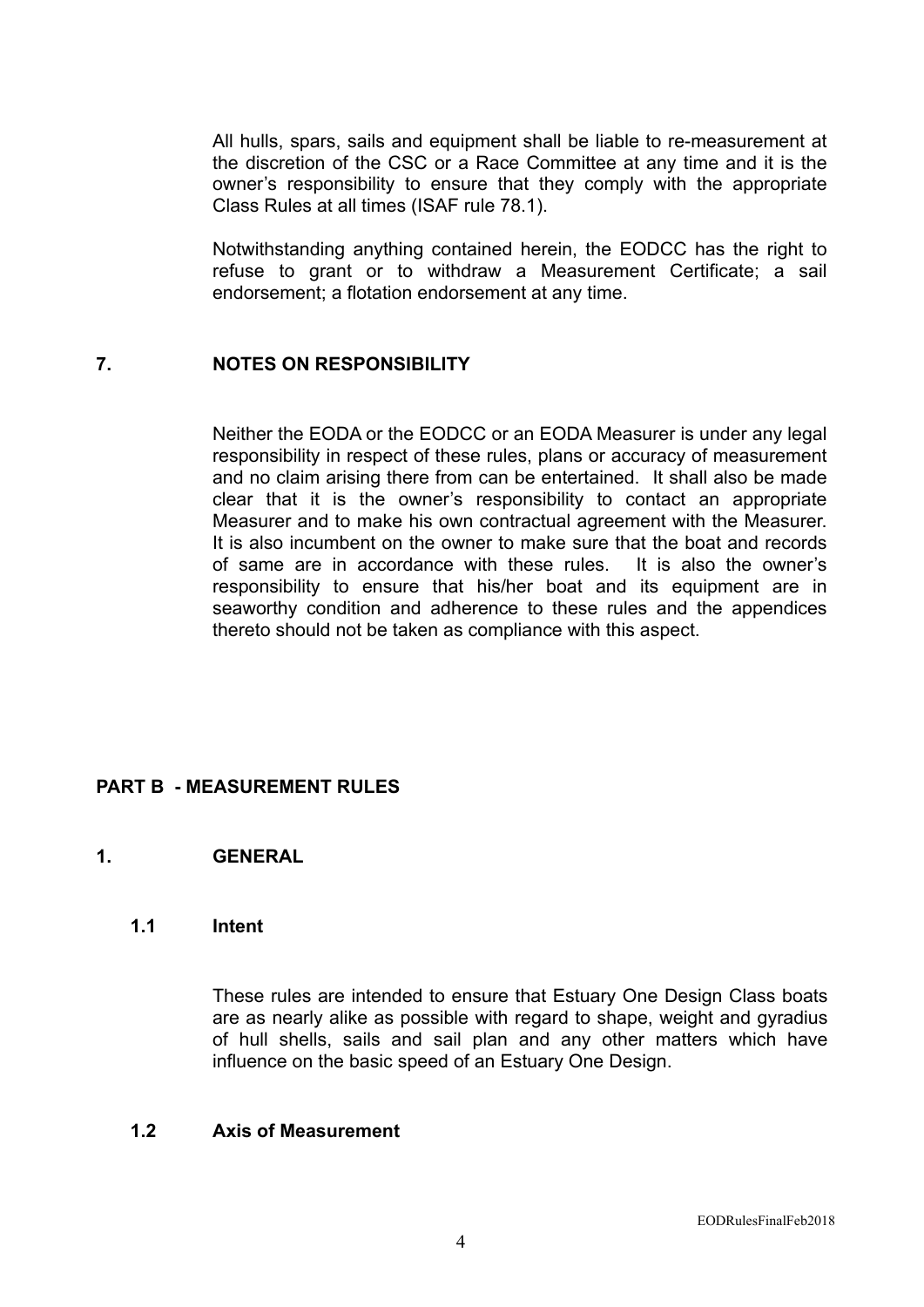- 1.2.1 A number of words such as fore, aft, above, below, height, depth, length, beam and freeboard acquire a precise meaning in these rules as they are taken to refer to the hull in normal trim. Unless specifically required by the Class rules to be taken another way, all measurements denoted by these words or similar words shall be taken parallel to one of the three major axes of the hull – vertical; horizontal or transverse – related to the waterline and fore and aft centrelines of the hull
- 1.2.2 Where a rule requires a measurement to be taken from A to B, the straight line distance joining A to B shall be measured whether or not the line is parallel to an axis.
- 1.2.3 Width, thickness, length etc. of a component shall be measured as appropriate for that component without reference to the hull axis.
- 1.2.4 Where a dimension of a component is measured over a length the measurement shall be constant within the tolerances over that length.

#### **1.3 Definitions**

#### 1.3.1 **Sheer line**

The sheer line is the intersection of the lines of the top of the deck and the outside of the hull shell, projected if necessary.

#### 1.3.2 **Sheer level**

The sheer level is the plane generated by projecting athwart ships all points of the port sheer line to all points of the starboard sheer line.

#### 1.3.3 **Aft Measurement Point (AMP)**

The Aft Measurement Point (AMP) is the point on the fore and aft hull centreline where the extension of the transom intersects the extension of the underside of the skin.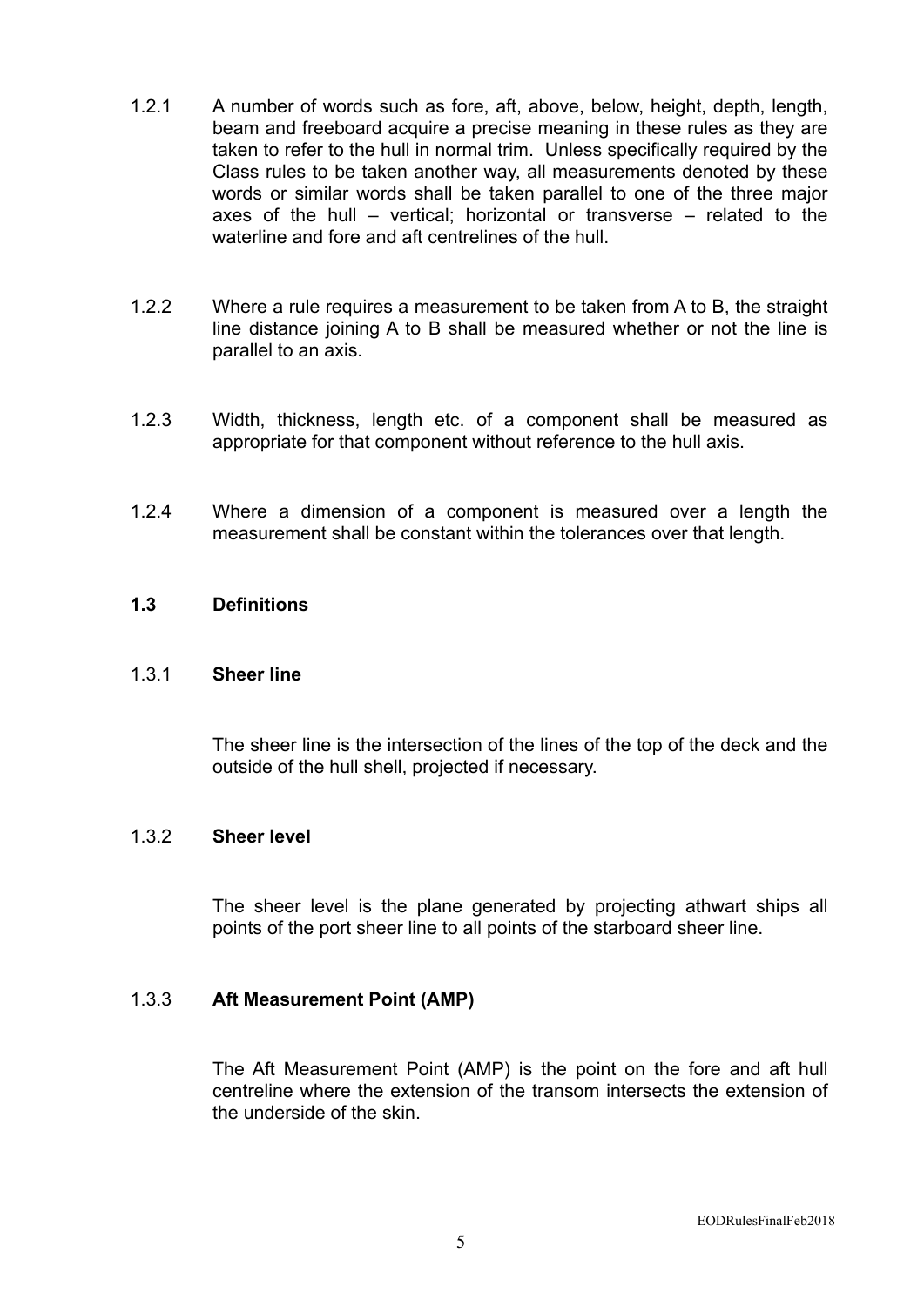## 1.3.4 **Hull Sections (Sections)**

The Hull Sections; i, ii, iii, iv, v, vi, vii, viii, ix are vertical athwart ship planes at 2 foot intervals measured around the sheer line forward from the intersection of the transom and planking at sheer level (see paragraph 2.4.3 for detail).

## **2. HULL**

## **2.1 Identification Marks**

The hull shall carry the sail number, as issued by the EODA, either cut into or permanently marked in the top of the centre thwart in Arabic numerals not less than 30mm in height.

#### **2.2 Builders**

- 2.2.1 The hull shell, decks, centreplate case and hull stiffeners (crabs), bulkheads, and flotation tank mouldings (if used) shall be built and assembled or fitted only in accordance with the provisions of these rules.
- 2.2.2 The hull shell, decks, and centreplate case shall be built only from moulds owned by the EODA.
- 2.2.2(a) Crabs when not the original moulding, will be of a design approved by the EODCC.
- 2.2.2(b) Tanks when not the original moulding will be of a design approved by the EODCC.
- 2.2.3 The Class Measurers shall be given the opportunity of inspecting and/or testing any boat during construction of certain stages. The builder shall give at least 7 days notice to the Measurers of each of these stages. The stages shall be: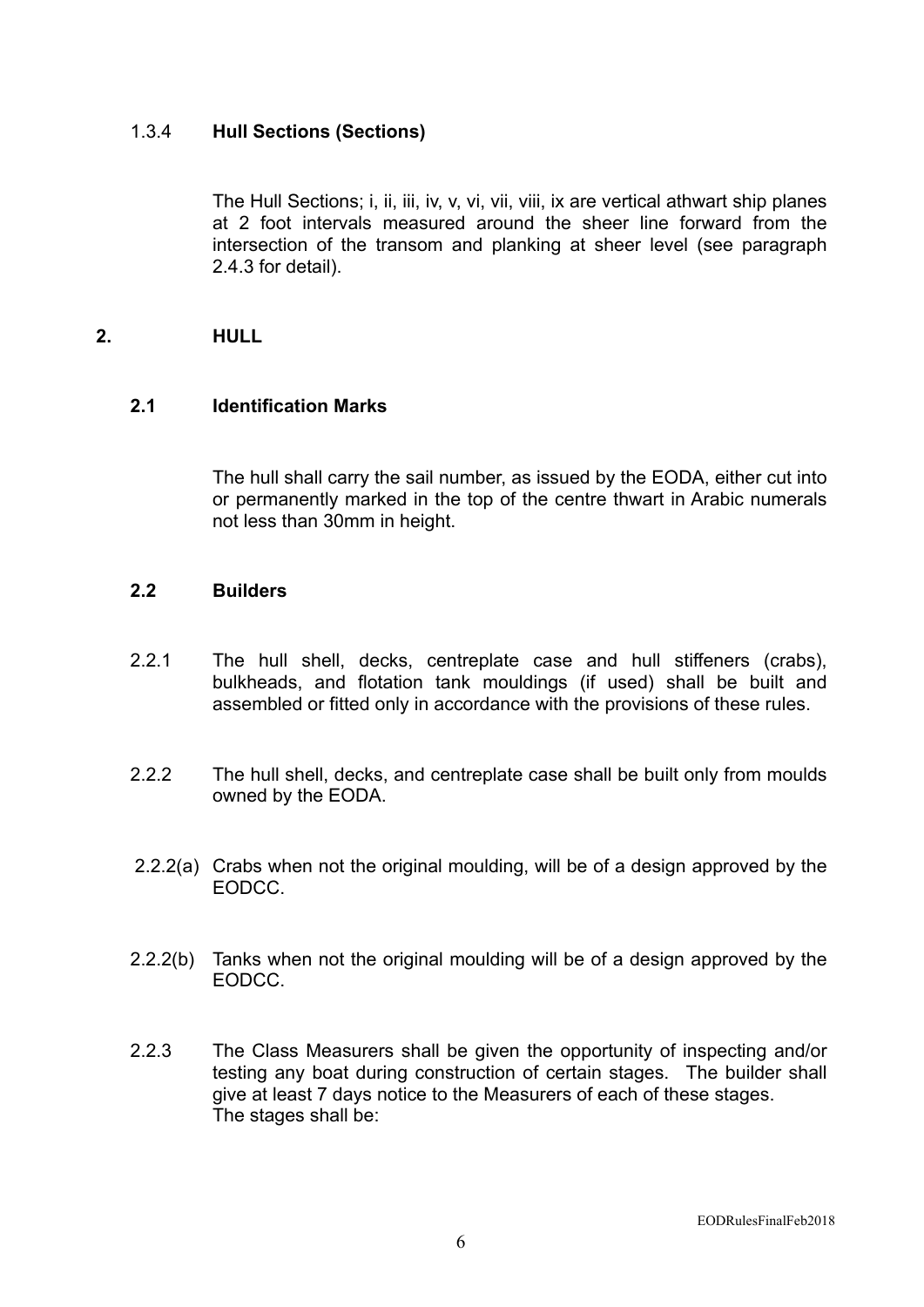- 1) inspection of the individual g.r.p. units (i.e. Hull, deck and centreboard case) after removal from moulds but prior to assembly;
- 2) when for reasons of double bottoms, tanks and the like, hull reinforcement will not be entirely visible in the completed boat, a further inspection may be required after the reinforcement is bonded to the hull and before the floor is installed.
- 2.2.4 Subject to rule 2.2.1 the builder of the hull is optional.

#### **2.3 Materials**

- 2.3.1 The hull shell, decks, hull stiffeners (crabs), bulkheads, centreplate case and flotation tank mouldings shall be built in g.r.p. only or from materials as specified by the EODA.
- 2.3.2 Subject to rule 2.3.1 the hull shall be completed only from one or more of the following materials; wood, paper, glass fibres having a low alkali content and a modulus of elasticity less than 100,000 kg per square cm. foam and plastics fibres with a modulus of elasticity less than 100,000 kg per square cm. polyester resins, epoxy resins, paints, glues, aluminium alloys, mineral based fillers, normal metal mechanical fastenings.

#### **2.4 Dimensions**

- 2.4.1 No alterations or modifications to the shape of the hull shell, decks, bulkheads (where fitted), centreplate case and flotation tank mouldings (where fitted) are permitted except::
	- (a) to facilitate the attachment of fittings;
	- (b) the addition of stiffening ribs and or beams;
	- (c) drainage holes through transom/transom bulkhead of not more than 2 square inches each side of cockpit.
- 2.4.2 Flotation apparatus in the form of flotation tanks, close cell foam or flotation bags shall be securely fitted to the hull so that it is capable of satisfying the requirement of the flotation test as referred to in rule 10.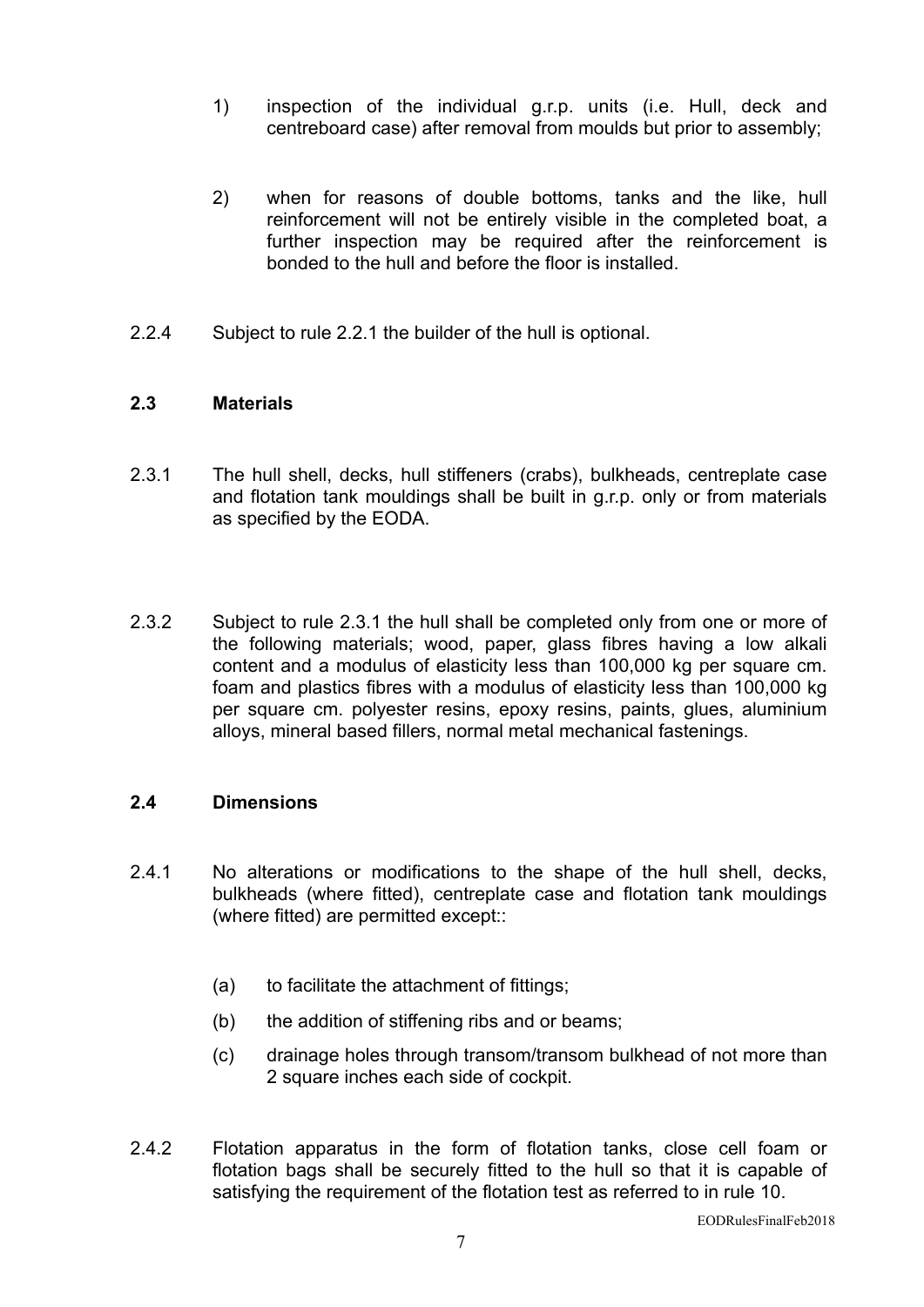2.4.3 The beam measured to sheer line at sections, defined in 1.3.4 shall be as indicated below.

| Section      | Minimum  | Maximum  |
|--------------|----------|----------|
|              |          |          |
| İ            | 4ft 0 in | 4ft 1in  |
| ii           | 4ft 8in  | 4ft 9in  |
| iii          | 5ft 3in  | 5ft 4in  |
| iv           | 5ft 7in  | 5ft 8in  |
| $\mathsf{V}$ | 5ft 9in  | 5ft 10in |
| vi           | 5ft 8in  | 5ft 9in  |
| vii          | 5ft 4in  | 5ft 5in  |
| viii         | 4ft 7in  | 4ft 8in  |
| ix           | 3ft 0in  | 3ft 1in  |

2.4.4 A gunwale rubbing bead shall be fixed to each side of the hull and to the transom. Except for the forward most 150 mm on each side and 210mm in the centre of the transom; when no minimum measurement needs to be maintained; the gunwale rubbing bead shall, in plan width, project not more than 25mm nor less than 19mm and shall, in depth, project not less than 45mm below the sheer line.

#### **2.5 Fittings**

- 2.5.1 Only the following fittings are permitted to be fixed to the outside surface of the hull shell:
	- (a) metal or plastic stem and keel bands of not more than 6mm or less than 3mm in thickness;
	- (b) rudder pintles and gudgeons not extending more than 75mm aft of the aft face of the transom;
	- (c) suction bailers having an effective cross sectional area of not more than 0.01 square metres in total;
	- (d) gunwale rubbing beads;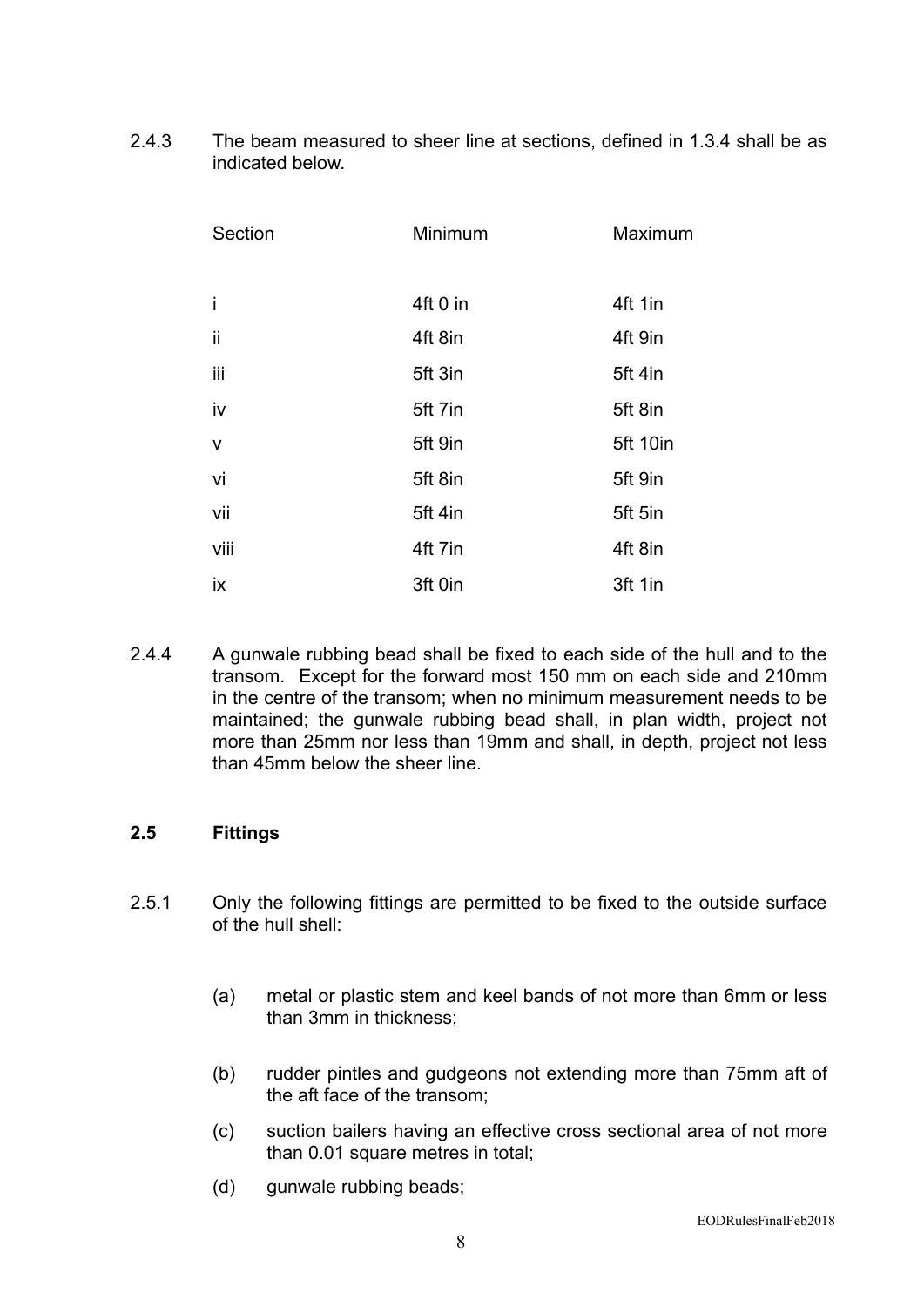- (e) stemhead fitting;
- (f) nameplates;
- (g) drain hole fittings;
- (h) outboard motor brackets and fittings;
- (i) gasket fitting over the centreplate slot.
- 2.5.2 Subject to rules 2.5.1, 8 and 9 the type, number and placement of fittings is optional.

#### **2.6 Weight**

- 2.6.1 The hull shall be weighed with all internal and external surfaces dry to the satisfaction of the Measurer.
- 2.6.2 The weight of the hull, including corrector weights if fitted, all fixed fittings which are normally screwed, glued or bolted in place, floorboards and all flotation apparatus, but excluding mast, boom, centreboard, rudder and tiller, and all other movable equipment, shall not be less than 650lbs (295 kilograms).
- 2.6.3 Floorboards shall extend from the mast to the normal aft bulkhead position, whether fitted or not, for the full width of the normal crab, whether fitted or not.
- 2.6.4 Corrector weights may be fitted but shall be not more than 40lbs (18.2 kilograms) weight in total and shall be permanently fixed to the inside of the hull above the waterline.
- 2.6.5 The weight of the hull and corrector weights shall not be altered, moved or removed except in conjunction with an official re-weighing undertaken by an EODA Approved Class Measurer (see rule A.3).
- 2.6.6. The combined weight of the hull as defined in Clause 2.6.2 above and the centre plate shall not be less than 850lbs (386 kilograms).

### **3. CENTREPLATE**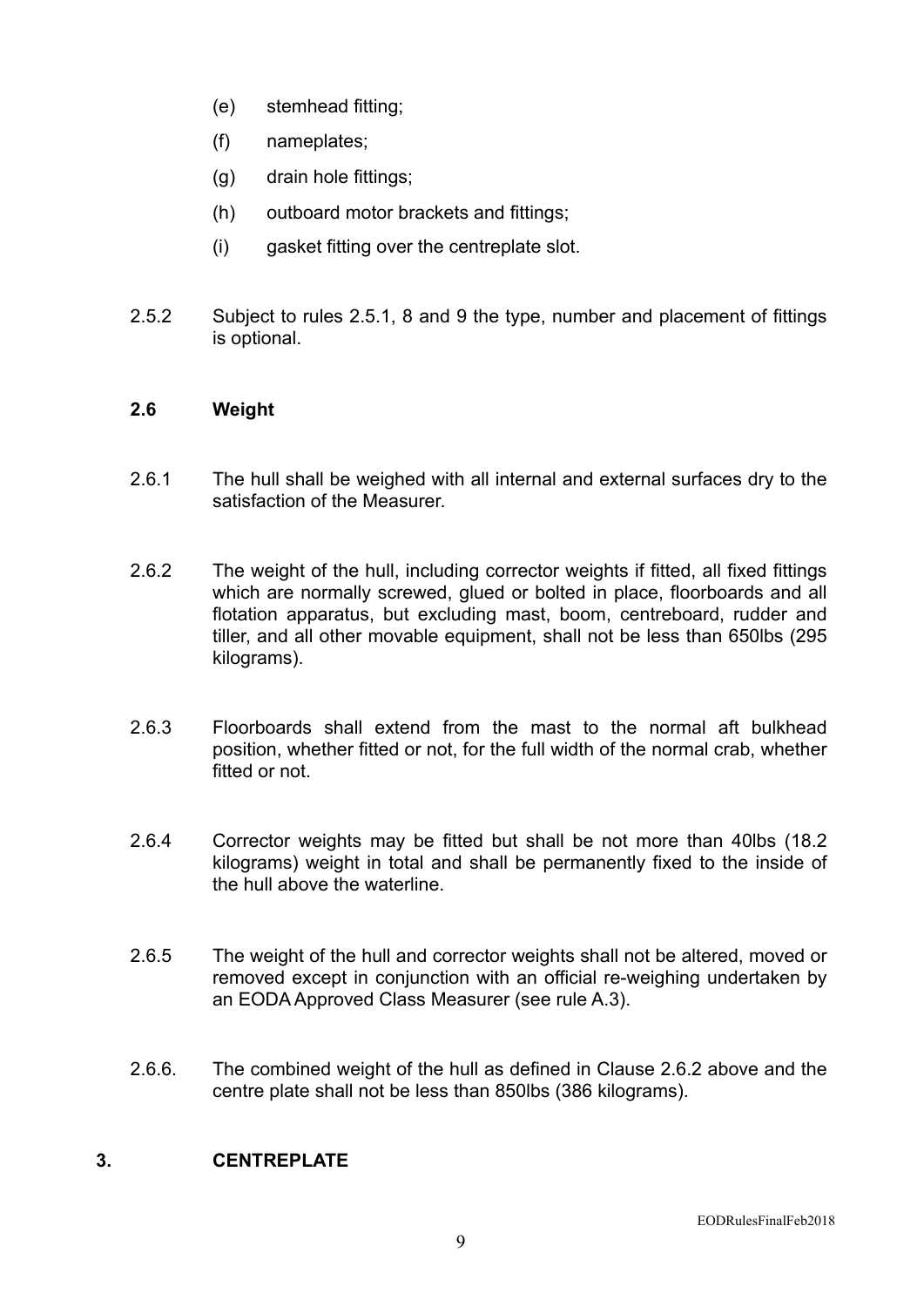## **3.1 Manufacturer**

3.1.1 The manufacturer of the centreplate is optional.

#### **3.2 Materials**

- 3.2.1 The centreplate shall be manufactured from 20mm mild steel plate or from cast iron. Cut-outs with epoxy infills are permitted. Cut-outs or epoxy infills made to new or existing centreplates after 1st January, 2015 to be subject to the class measurer's approval of design and manufacture.
- 3.2.2 The centreplate may be galvanised and or covered with either zinc, paint, polish or epoxy or combination thereof.

### **3.3 Dimensions**

- 3.3.1 The thickness of the centreplate shall not vary by more than 2.5mm except as permitted by rule 3.3.2 and 3.3.3.
- 3.3.2 The profile shape of the centreplate, after painting as permitted in Rule 3.2.2, shall conform to the dimensions and requirements of the association template.
- 3.3.3 The profile edges of the centreplate may be chamfered, rounded to not more than 40mm plan width inwards from the edge.
- 3.3.5 The centreplate shall have no moving parts.

### **3.4 Weight**

3.5.1 The weight of centreplates manufactured after 1st January 1992 shall not be more than 250lbs (114 kilograms) or less than 200lbs (90 kilograms).

#### **4. RUDDER AND TILLER**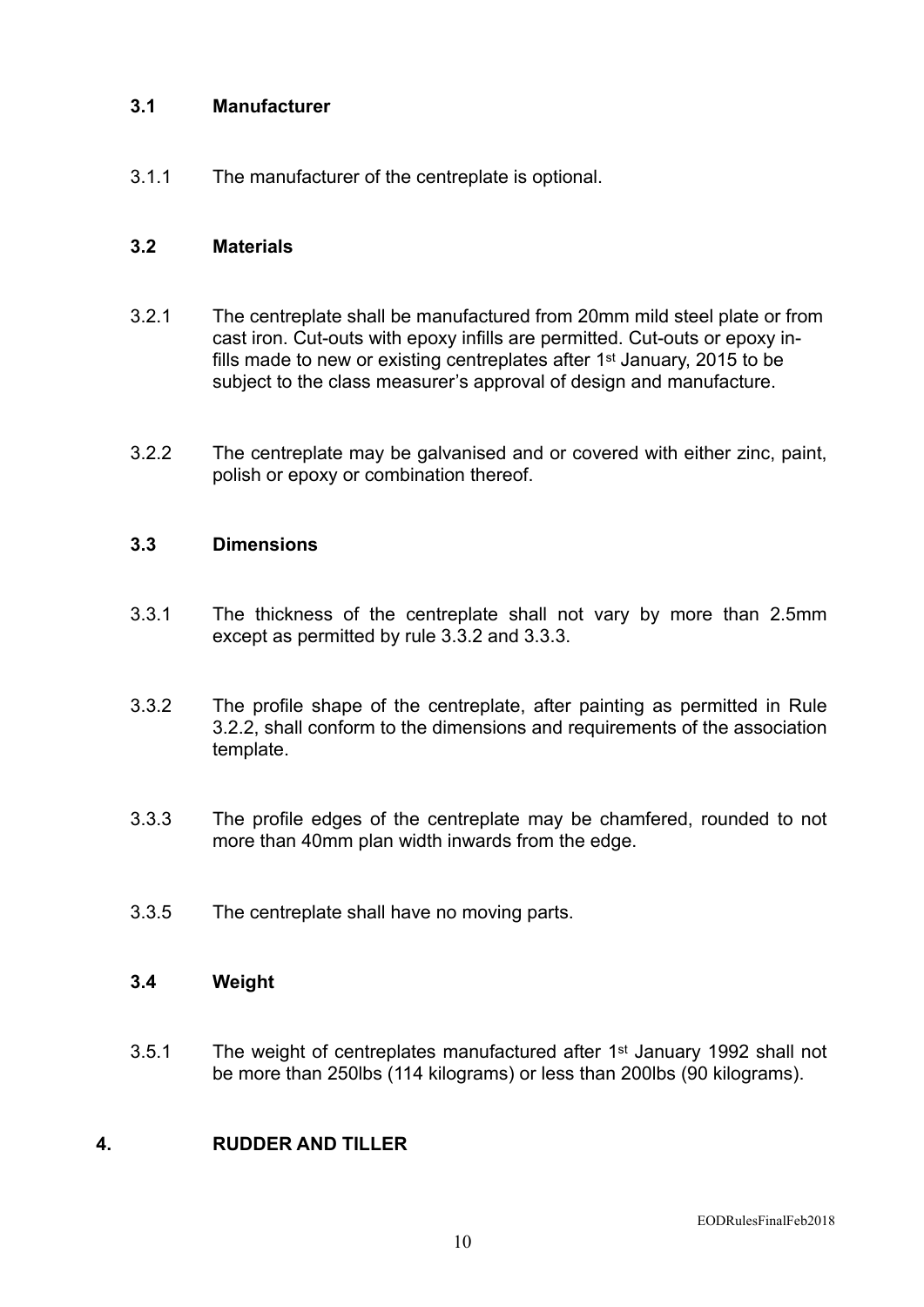## **4.1 Manufacturer**

4.1.1 The manufacturer of the rudder and tiller is optional.

#### **4.2 Materials**

4.2.1 The rudder and tiller shall be manufactured from one or more of the following materials: wood, plywood, steel, aluminium alloy, glass reinforced polyester, epoxy, foam sandwich, epoxy resin.

#### **4.3 Dimensions**

- 4.3.1 The rudder may have a fixed or lifting blade, but must be fixed fully lowered and not adjustable when racing.
- 4.3.2 When suspended from the transom in its fully lowered position, the rudder, below AMP, shall be not more than 40mm thick.
- 4.3.3 The rudder shall be suspended from the transom by means of pintles and/ or gudgeons fitted to the hull centreline. When in its fully lowered position no part of the rudder blade shall be more than 30ins (762mm) nor less than 24in (610mm) below AMP, and the aft most point of the rudder trailing edge shall be no more than 18in (457mm) nor less than 13in (330mm) aft of AMP.
- 4.3.4 The dimensions of the tiller are optional.

## **5. SPARS**

**5.1 General**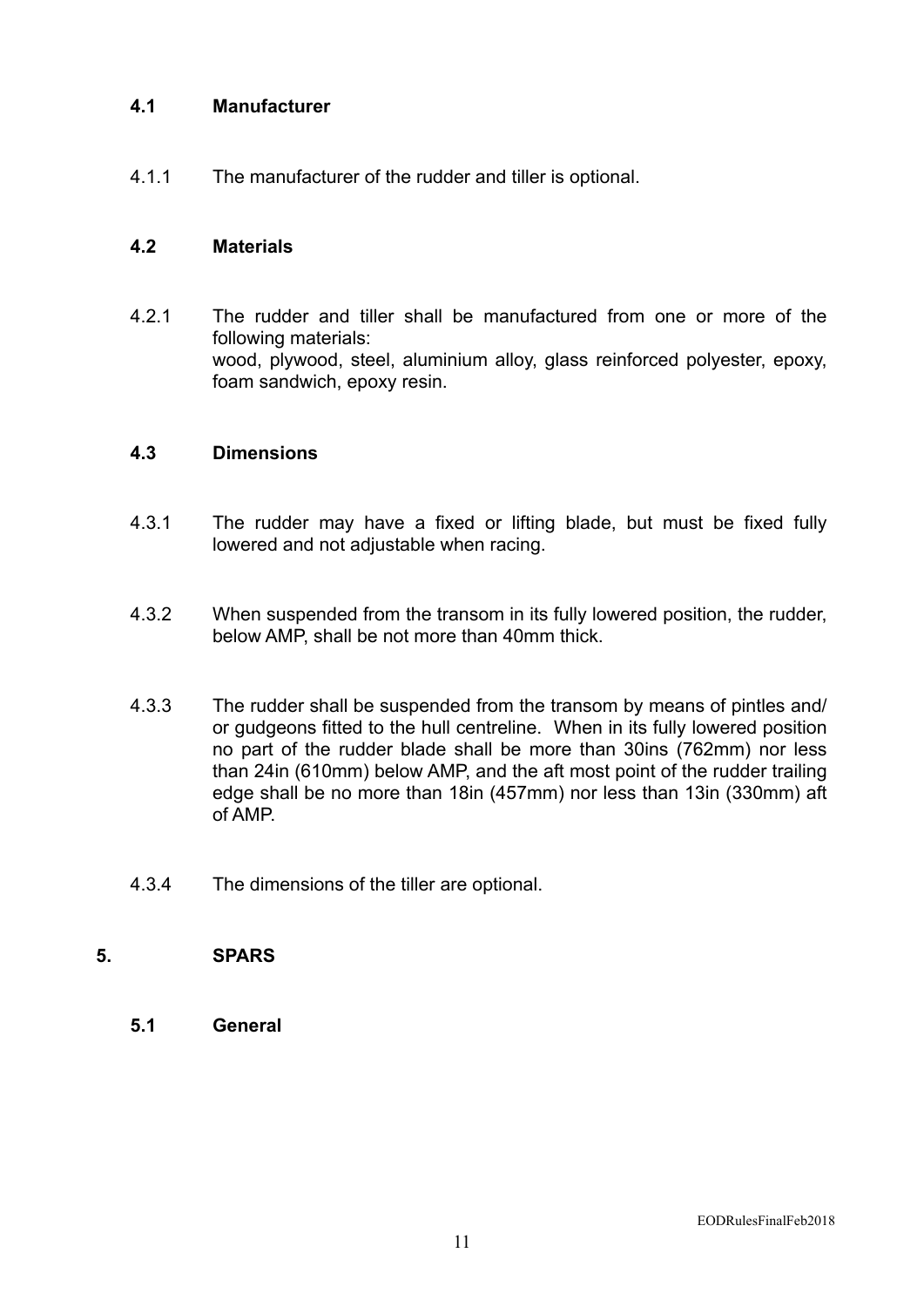Only the following spars will be rigged and will be carried:

one mast; one mainsail boom; one headsail roller; one headsail booming out spar.

#### **Definition – Headsail booming out gear**

The headsail roller and headsail booming out spar together with sundry equipment constitute the headsail booming out gear, the purpose of which is to enable the tack of the headsail to be set outboard of the boat when racing, varying ISAF rule 54 (Appendix C).

#### **5.2 Mast**

- 5.2.1 The mast shall be of a pattern approved by the EODCC (see Appendix B)
- 5.2.2 The materials of the mast shall be in accordance with Appendix B. Carbon fibre is specifically excluded.
- 5.2.3 Clearly discernible measurement bands, not less than 12mm in width, shall be marked so as to encircle the mast and mast fittings as follows:-

Band 1 – The upper edge of band 1 shall be not more than 2ft 8in above the sheer level with the mast in the upright position.

Band 2 – The lower edge of band 2 shall be not more than 26ft 0in measured in a straight line along the length of the mast above the upper edge of mast measurement band 1.

Band 3 – The lower edge of band 3 shall be not more than 19ft 0in measured in a straight line along the length of the mast above the upper edge of mast measurement band 1.

- 5.2.4 The mast without spreaders or diamonds but with other fittings attached (excluding wind indicators) shall be capable of being passed through a circle of 5in in diameter.
- 5.2.5 The mast shall be not more than 31ft in length when measured in a straight line along the length of the mast.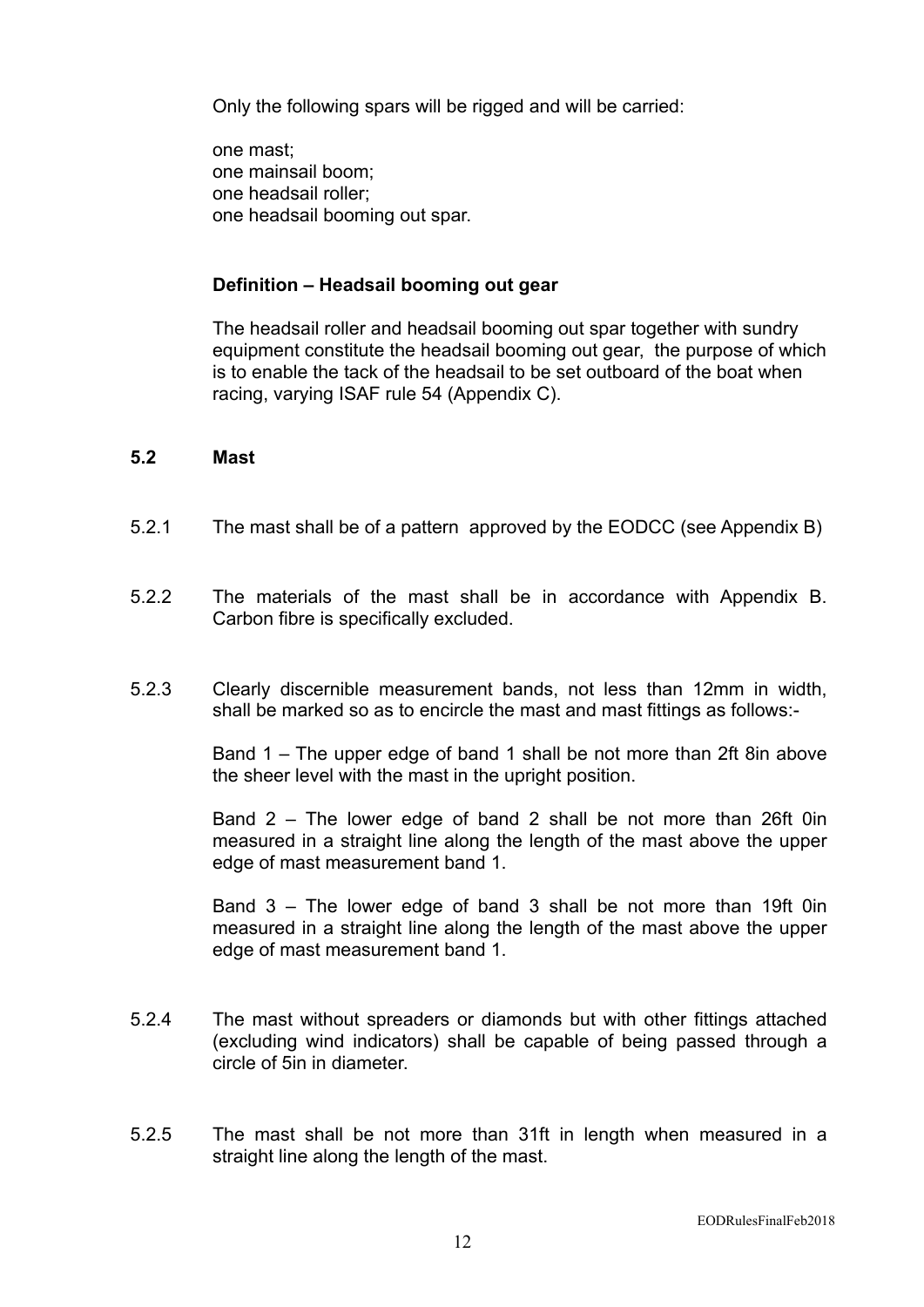- 5.2.6 The weight of the mast shall be not less than 40lbs (18 kilograms). The weight shall be measured with all mast fittings fitted and all rigging normally attached to the mast stretched taut and stopped down the length of the mast.
- 5.2.7 The centre of gravity of the mast shall be not less than 12ft 9in above the lowest point of the mast measured in a straight line along the length of the mast. The centre of gravity shall be measured with all mast fittings fitted and all rigging normally attached to the mast stretched taut and stopped down the length of the mast.
- 5.2.8 Rotating masts are not permitted.
- 5.2.9 Permanently bent masts are not permitted, but a set of up to 45mm is permitted between mast measurement bands 1 and 2.
- 5.2.10 The forward face of the mast at sheer level shall not be more than 12ft 8½in forward of AMP and the aft face no less than 12ft 0in forward of AMP when upright.
- 5.2.12 The mast heel shall not be moved whilst racing.

#### **5.3 Mainsail Boom**

- 5.3.1 The boom shall be of a pattern approved by the EODCC (see Appendix B).
- 5.3.2 The materials of the boom shall be in accordance with Appendix B. Carbon fibre is specifically excluded.
- 5.3.3. A Clearly discernible measurement band, not less than 12mm in width, shall be marked so as to encircle the boom and boom fittings as follows. With the boom on centreline fitted at 90 degrees to the mast, the inner edge of the band, measured along the top of the boom from the aft edge of the mast sail track, groove extended if necessary shall be not more than 11 ft 7in.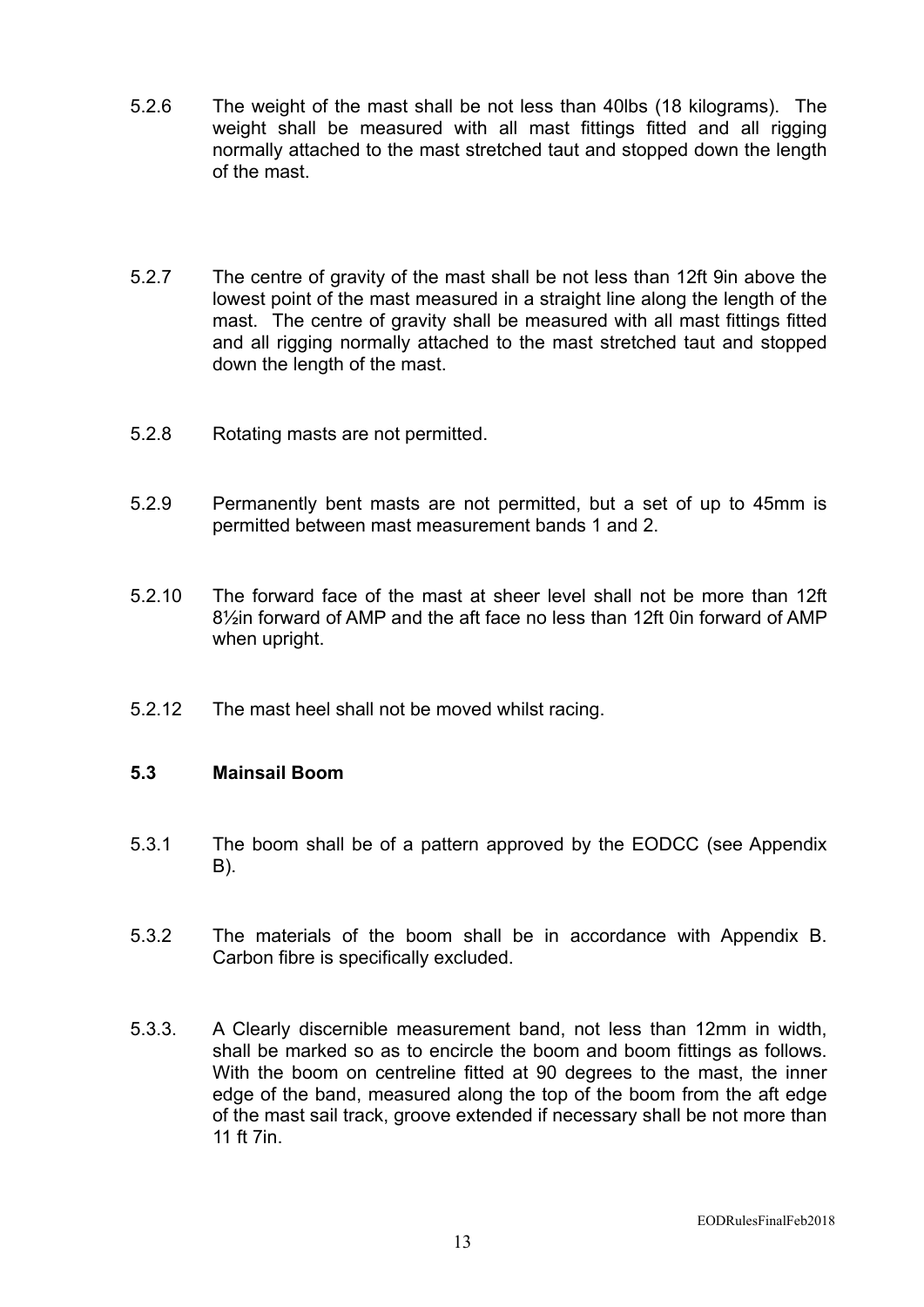- 5.3.4 The boom without fittings shall be capable of being passed through a circle of 5in (127mm) in diameter.
- 5.3.5 The boom, including boom fittings shall be not more than 12ft 0in in length.
- 5.3.6 Permanently bent booms are not permitted, but a set of up to 1in (25mm) between the boom measurement band and the fore most point of the boom is permitted.

#### **5.4 Headsail Roller**

- 5.4.1 The headsail roller shall be of a pattern approved by the EODCC (see Appendix B).
- 5.4.2 The materials of the headsail roller shall be in accordance with Appendix B. Carbon fibre is specifically excluded.
- 5.4.3 Clearly discernible measurement bands, not less than ½in (12mm) width, shall be marked so as to encircle the headsail roller as follows:

Band 6 – at the lowest part of the headsail roller;

Band 7 – the lower edge of band 7 shall be not more than 17ft 0in measured in a straight line along the length of the headsail roller above the under edge of mast measurement band 6.

- 5.4.4 The headsail roller, including the furling drum and other fittings, shall be capable of being passed through a circle of 5in (127mm) diameter.
- 5.4.5 The headsail roller, including the furling drum and other fittings, shall be not more than 18ft 0in in length.
- 5.4.6 Subject to rules 5.4.8 the type, number and placement of headsail roller fittings is optional.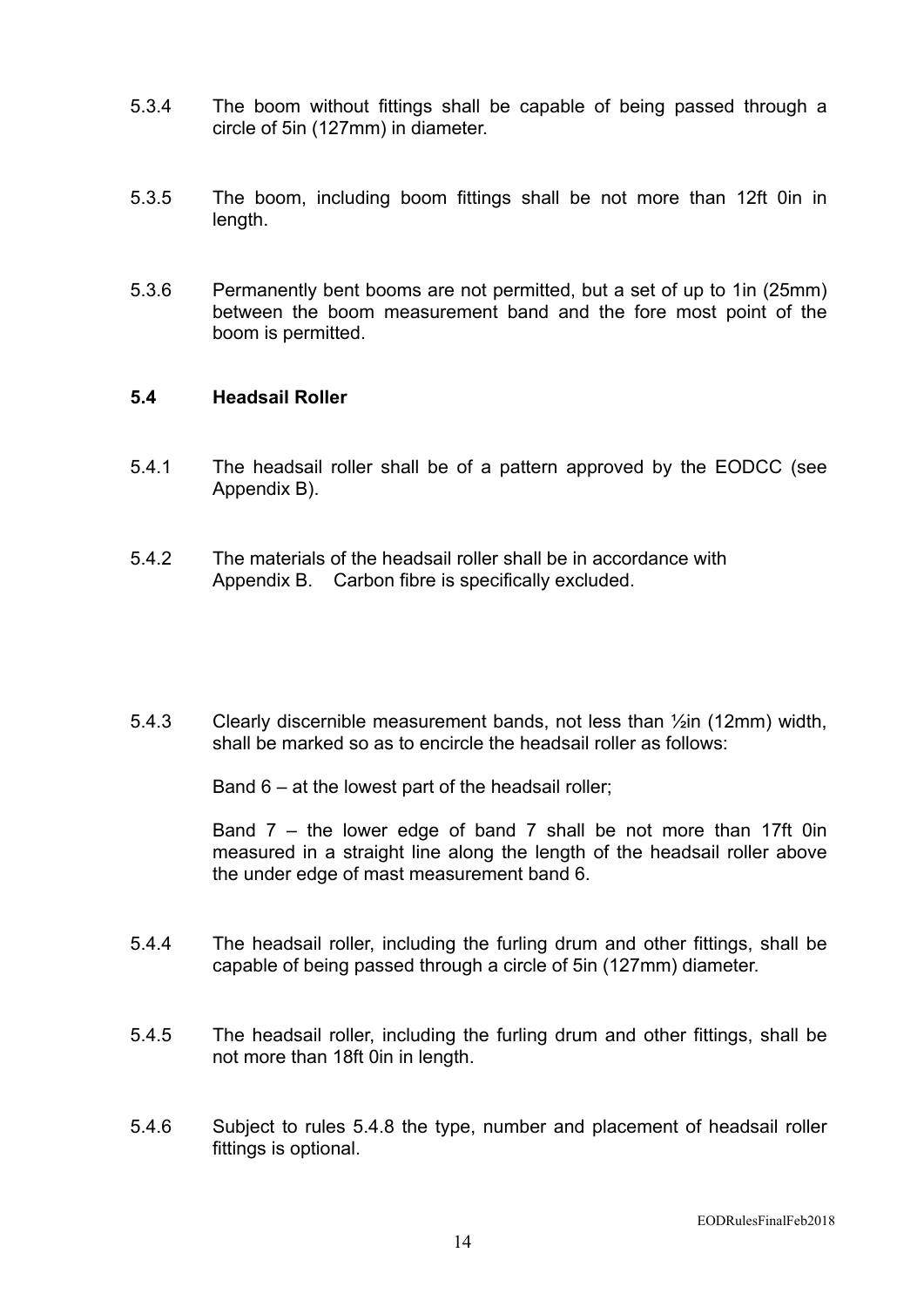- 5.4.7 A furling drum shall be fitted to the headsail roller below band 6, to facilitate headsail furling as described in 5.4.9. A control line of not less than 3mm diameter, will be fixed to and coiled around the drum or in the case of an endless line system, passed around the drum and be long enough to reach the cockpit with the jib fully unfurled. The headsail must fully furl when the furling control line is pulled from the cockpit. Unfurling of the headsail is accomplished by pulling on the jib sheets, when the control line will again coil onto or pass around the drum. The whole furling/unfurling operation shall be repeatable under normal circumstances from the cockpit.
- 5.4.8 The headsail shall be set on the headsail roller along the luff by a bolt rope in a grove in the headsail roller.
- 5.4.9 The headsail roller shall be attached to the boat and other spars, as indicated within these rules, in such a way that the headsail may be completely furled without the need for removing either the jib halyard and/ or other tensioner, or their control lines, from the sail's head or tack, or sheets from either the sail or the jib fairleads in their normal working position.

#### **5.5 Headsail Booming Out Spar**

- 5.5.2 The materials of the headsail booming out spar shall be as approved by the EODCC.
- 5.5.4 The headsail booming out spar including fittings shall be capable of being passed through a circle of 5in (127 mm) diameter.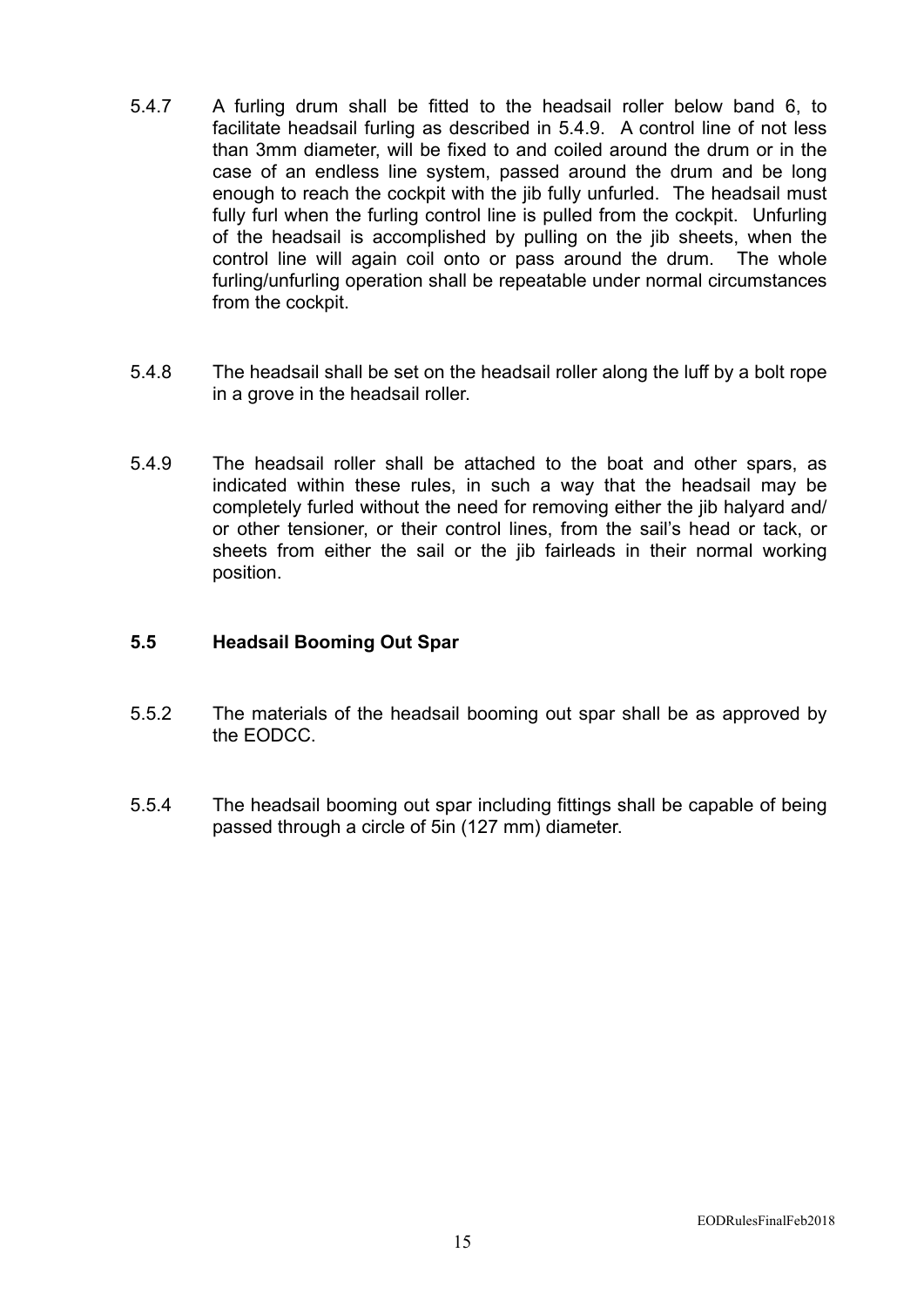- 5.5.5. The headsail booming out spar may be adjustable if fitted to the mast but will have a maximum length when boomed out of 5ft 6in between attachment point centres. A booming out spar fitted to the coaming will be fixed in length and that length is determined by its attachment points with the headsail roller and the coaming. Both adjustable and fixed length spars will be permanently attached whilst racing as indicated by rule 5.5.8.
- 5.5.6 Subject to rules 5.5.8 the type, number and placement of headsail booming out spar fittings is optional.
- 5.5.8 The spar should be fixed to the centreline at its aft point to or in front of the mast but not beyond the foremost point of the cockpit coaming with its forward end being capable of being boomed out to port or starboard whilst in direct contact with the headsail roller and or headsail roller fittings.

## **6. RIGGING**

#### **6.1. Standing Rigging**

6.1.1 The following standing rigging shall be fitted:

one fixed forestay; two main shrouds.

- 6.1.1(a) Other standing rigging is permitted. Other adjustable rigging is permitted but no further main shrouds (see paragraph 6.1.8).
- 6.1.2 The fixed forestay shall be of stainless or galvanised steel multi strand wire, diameter not less than 3mm. The intersection of the forestay, extended if necessary, and surface of the mast shall be below measurement band 3. The intersection of the forestay, extended if necessary, and the sheer level shall be within the bounds of the sheer line. The forestay shall in conjunction with the main shrouds and mast step be capable of supporting the mast in the absence of other controls by limiting total aft rake.
- 6.1.3 The length of the fixed forestay and fittings shall not be altered when racing.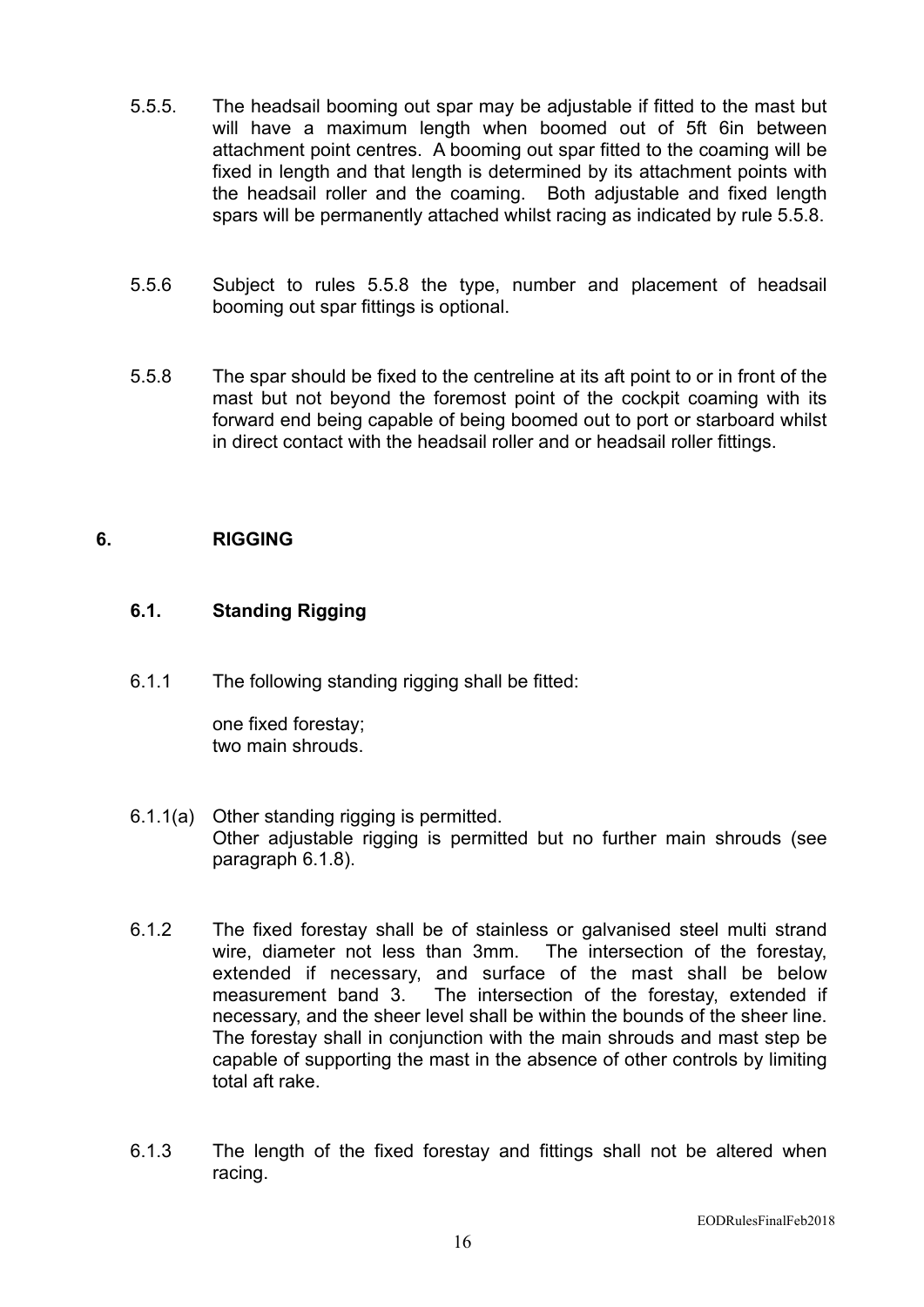- 6.1.4 The main shrouds shall be of stainless or galvanised steel multi strand wire, diameter not less than 3mm. The intersection of the main shrouds, extended if necessary, and surface of the mast shall be below measurement band 3. The intersection of the main shrouds, extended if necessary, and the sheer level shall be not less than 150mm aft of the rear mast gate at deck level at sheer level or more than 50mm from the sheer line.
- 6.1.5 The length of the main shrouds and fittings shall not be altered when racing.
- 6.1.6 Subject to rules 6.1.8 the type, number and placement of standing rigging is optional.
- 6.1.7 The type, number and placement of standing rigging fittings is optional.
- 6.1.8 Runners where fitted, will be fixed at least 3ft (914mm) aft of fixed shrouds.

## **6.2 Running Rigging**

6.2.1 The manufacturer, materials, design and fittings of running rigging is optional.

## **7. SAILS**

## **7.1 GENERAL**

7.1.1. Only sails endorsed in accordance with rule A.4 shall be used when racing.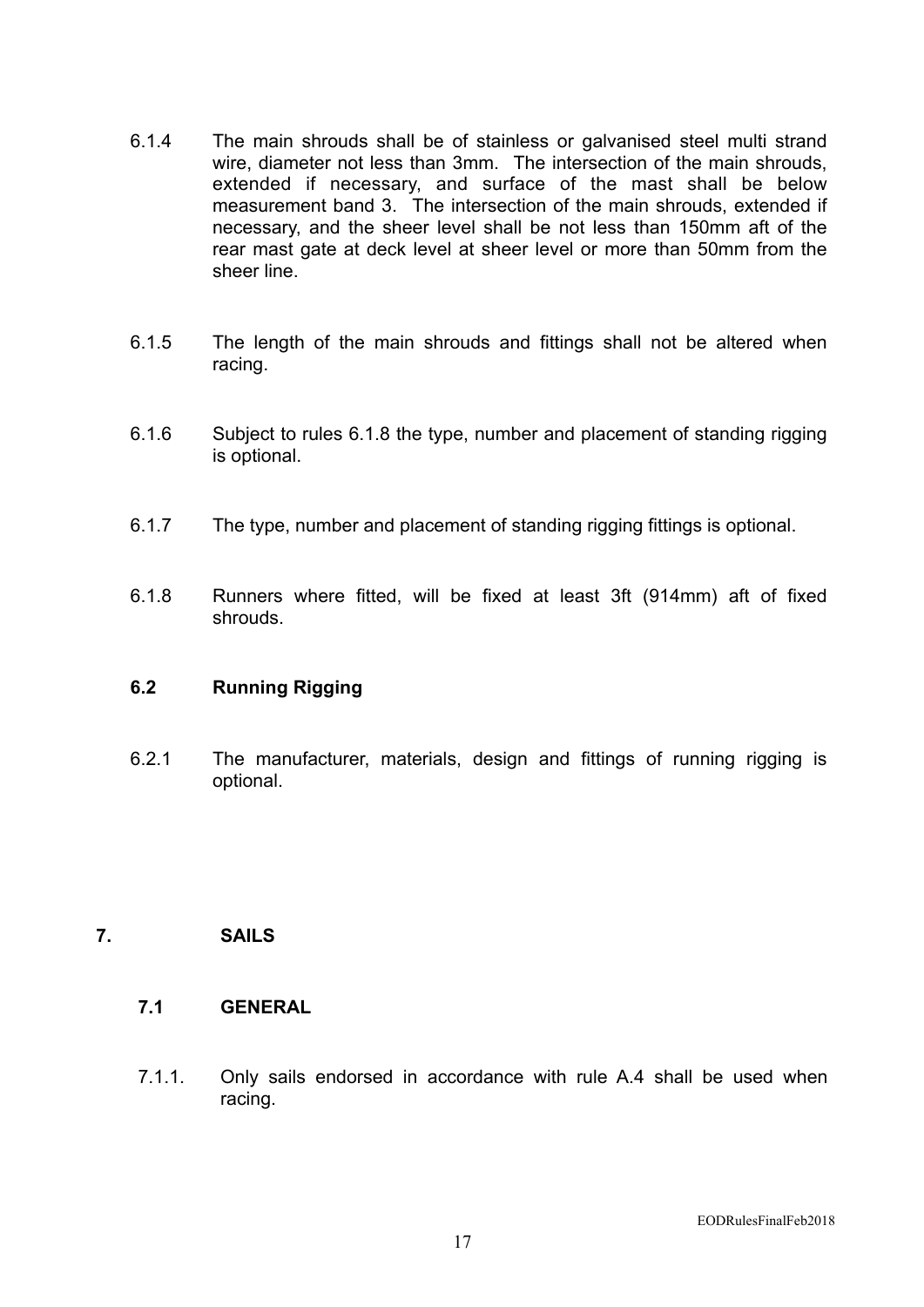- 7.1.2 The manufacturer of sails is optional but only one suit of sales may be purchased in a calendar year (e.g. sails measured in 1993 are deemed to have been purchased in 1993). Sails stolen or damaged beyond repair may be replaced at the discretion of the CSC their decision being given in writing.
- 7.1.3 Sails shall be made of woven material so that, when the material is torn, it shall be possible to separate the fibres without leaving evidence of a film.
- 7.1.4 Sails shall be measured in accordance with the current ISAF sail measurement instructions except where varied herein.
- 7.1.5 The sail number and letters as issued by the EODA and the sail insignia shall be of such size and so placed as laid down in ISAF rule 77 Appendix G.2. Numbers and letters shall be of the following dimensions:

| Height           | 300 <sub>mm</sub>       |
|------------------|-------------------------|
| Width            | 200mm (Except Number 1) |
| <b>Thickness</b> | 45mm                    |

Space between adjoining numbers or letters shall be 60mm.

The class insignia shall conform to the dimensions and requirements as detailed in the diagram contained within Appendix A of these rules.

- 7.1.6 Double luff mainsails or headsails are not permitted.
- 7.1.7 Not more than one mainsail and one headsail shall be used in any one race.
- 7.1.8 The weight in g/m<sup>2</sup> of the basic material of the sails shall be indelibly marked by the sailmaker together with his signature or stamp and date near the tack of the sails.
- 7.1.9 The basic materials of the sails, recorded by the sailmaker as referred to in the rule 7.1.8 shall be not less than those indicated below.

Mainsail 180g/m<sup>2</sup>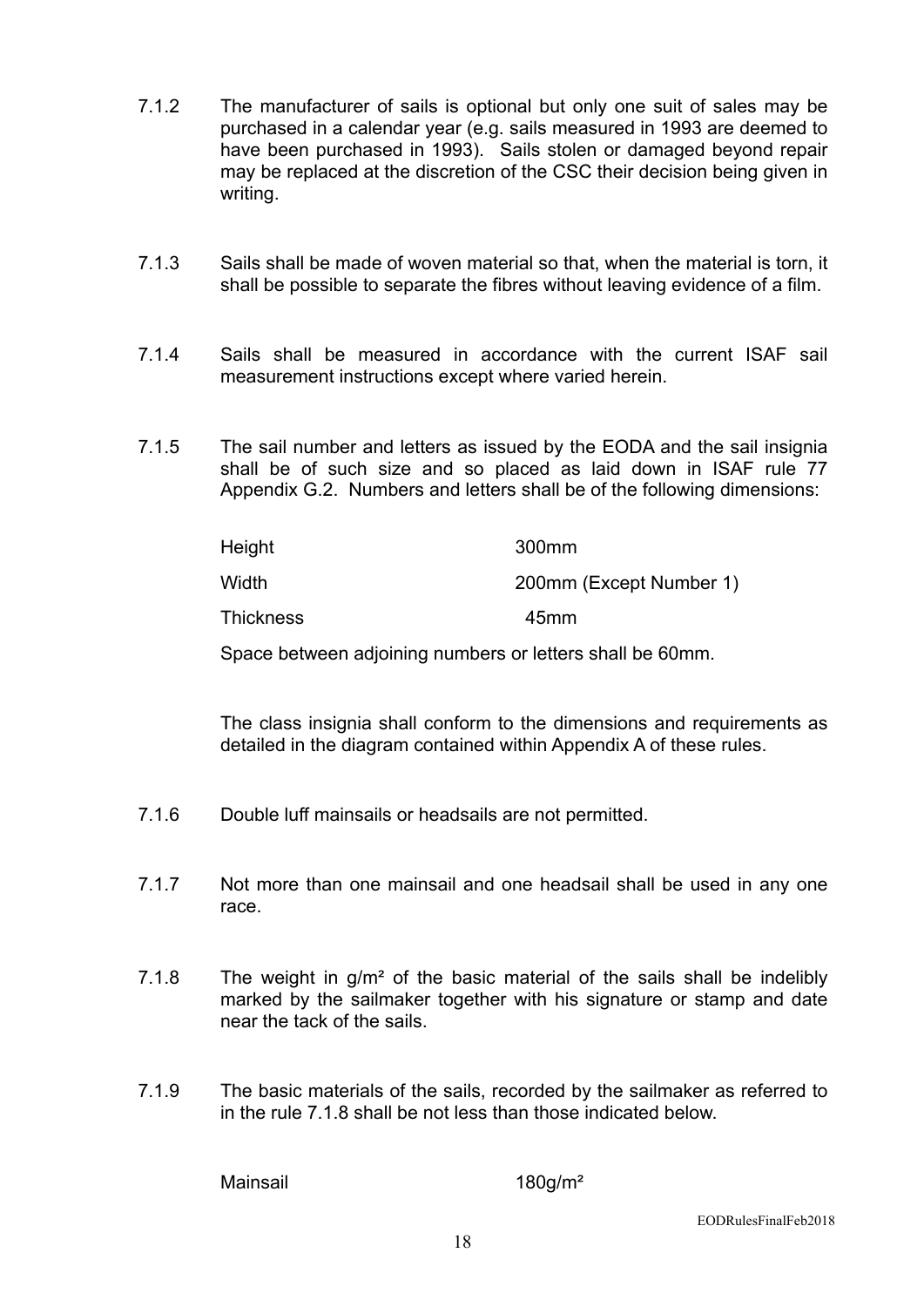Headsail 180g/m<sup>2</sup>

## **7.2 Mainsail**

- 7.2.1 When racing, no part of the sail shall extend beyond the inner edge of the boom measurement band, the lower edge of the mast measurement band 2 or the upper edge of mast measurement band 1.
- 7.2.2. Loose footed sails are not permitted.
- 7.2.3 The length of the leech shall not be more than 8445mm.
- 7.2.5 The quarter height cross width shall be not more than 1305mm.
- 7.2.6 The half height cross width shall be not more than 2265mm.
- 7.2.7 The three quarter height cross width shall be not more than 3015mm.
- 7.2.9 The sail shall have four batten pockets. The intersection of the centreline of the uppermost batten pocket and the aft edge of the sail shall not be more than 1765mm measured in a straight line from the head. The intersection of the centreline of the lower most batten pocket and the aft edge of the sail shall be no more than 1700mm from the clew.
- 7.2.10 The length of any batten shall not be more than 1220mm.
- 7.2.11 Battens may be of any material.
- 7.2.12 A headboard may be fitted and if fitted, shall be not more than 125mm measured at right angles to the foreside of the luff.

#### **7.3 Headsail**

7.3.1 The luff length shall be not more than 5180mm or less than 5080mm.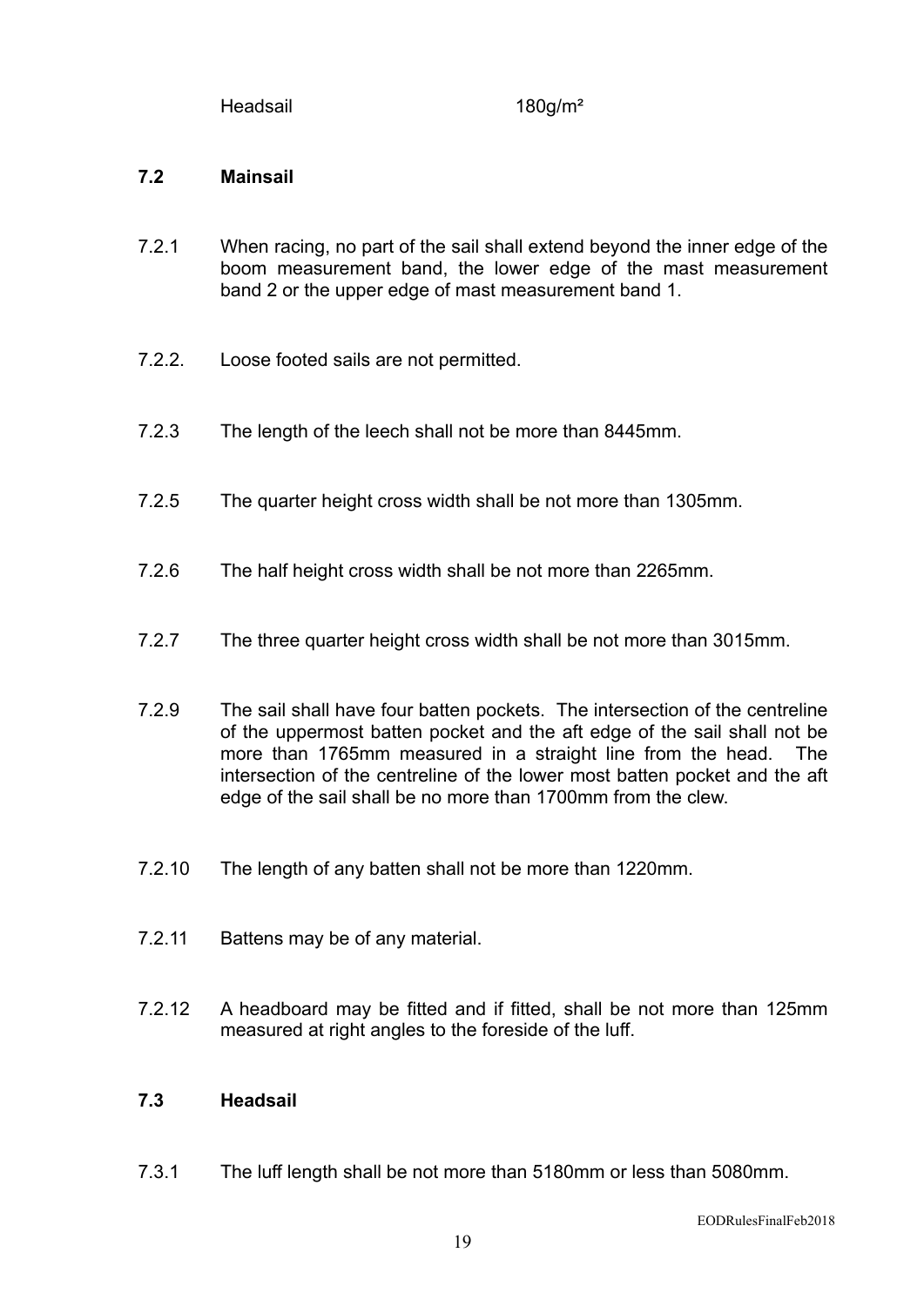- 7.3.2 The leech length shall be not more than 4800mm or less than 4700mm.
- 7.3.4 The length of the clew to luff measurement shall be not more than 2175mm.
- 7.3.5. The length of the centre measurement shall be not more than 5120mm.
- 7.3.6 The width of the head, measured at right angles to the luff at the head, shall be not more than 50mm.
- 7.3.8 Head and clew boards are not permitted.
- 7.3.9 Battens and batten pockets are not permitted.
- 7.3.10 The sail shall be set on the headsail roller as referred to in rule 5.4.
- 7.3.11 When racing, no part of the sail luff shall extend below the lower edge of measurement band 6 or above the lower edge of measurement band 7.
- 7.3.12 The sail will be attached to the headsail booming out equipment (comprising of headsail roller, booming out spar and sundry fittings: as referred to in sections 5.4 and 5.5) and may be boomed out, varying ISAF rule 54 (Appendix C)).

#### **8. EQUIPMENT**

## **8.1 Mandatory Equipment**

The following shall be carried onboard when racing:

(a) set of floorboards or fixed floor above normal crab height;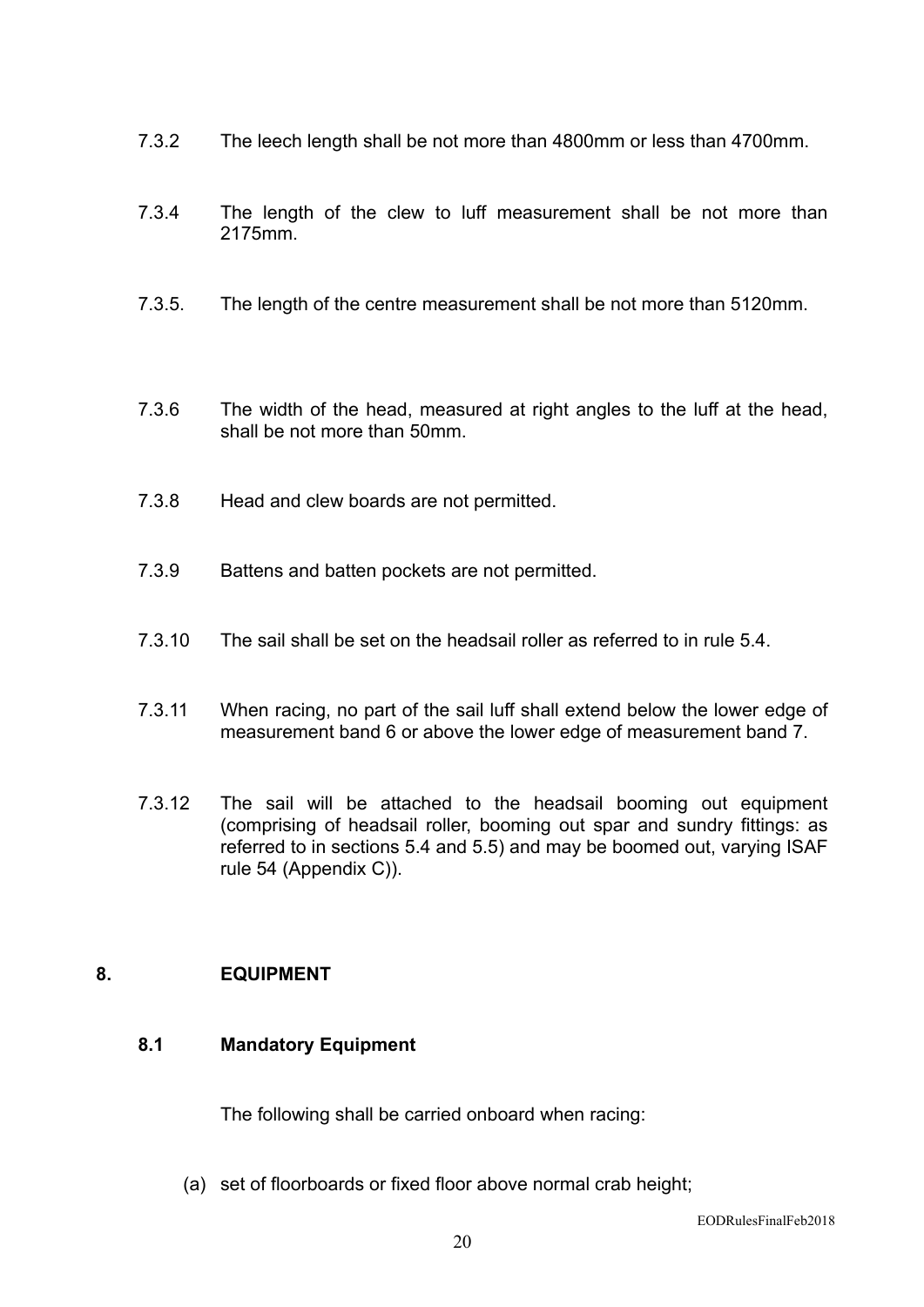- (b) a pair of substantial oars or substantial paddles;
- (c) an anchor and chain (if fitted) of minimum combined weight 5 kilograms;
- (d) not less than 18 metres of rope with a minimum diameter of 5mm;
- (e) personal flotation garments, one for each person aboard.
- (f) A bailer (bucket or similar) with a minimum capacity of 9 litres and an effective capping device for the plate case.

**NB** This equipment is the minimum to be carried on inshore races and it is not intended that the above should be construed as adequate for all eventualities. It is the owner's responsibility to carry on board items sufficient to ensure safety.

#### **9. PROHIBITIONS**

The following are prohibited in addition to items referred to elsewhere in the rules:

- (a) electronic aids, other than wrist or hand held electronic watches/ timepieces when used only for time-keeping, countdown, alarm, tide time, stopwatch and elapsed time functions but all other functions, including (but not limited to) GPS, speedometer, wind shift, barometer, temperature, compass and tacking angle functions are prohibited;
- (b) inside ballast;
- (c) outriggers;
- (d) double rudders and similar contrivances;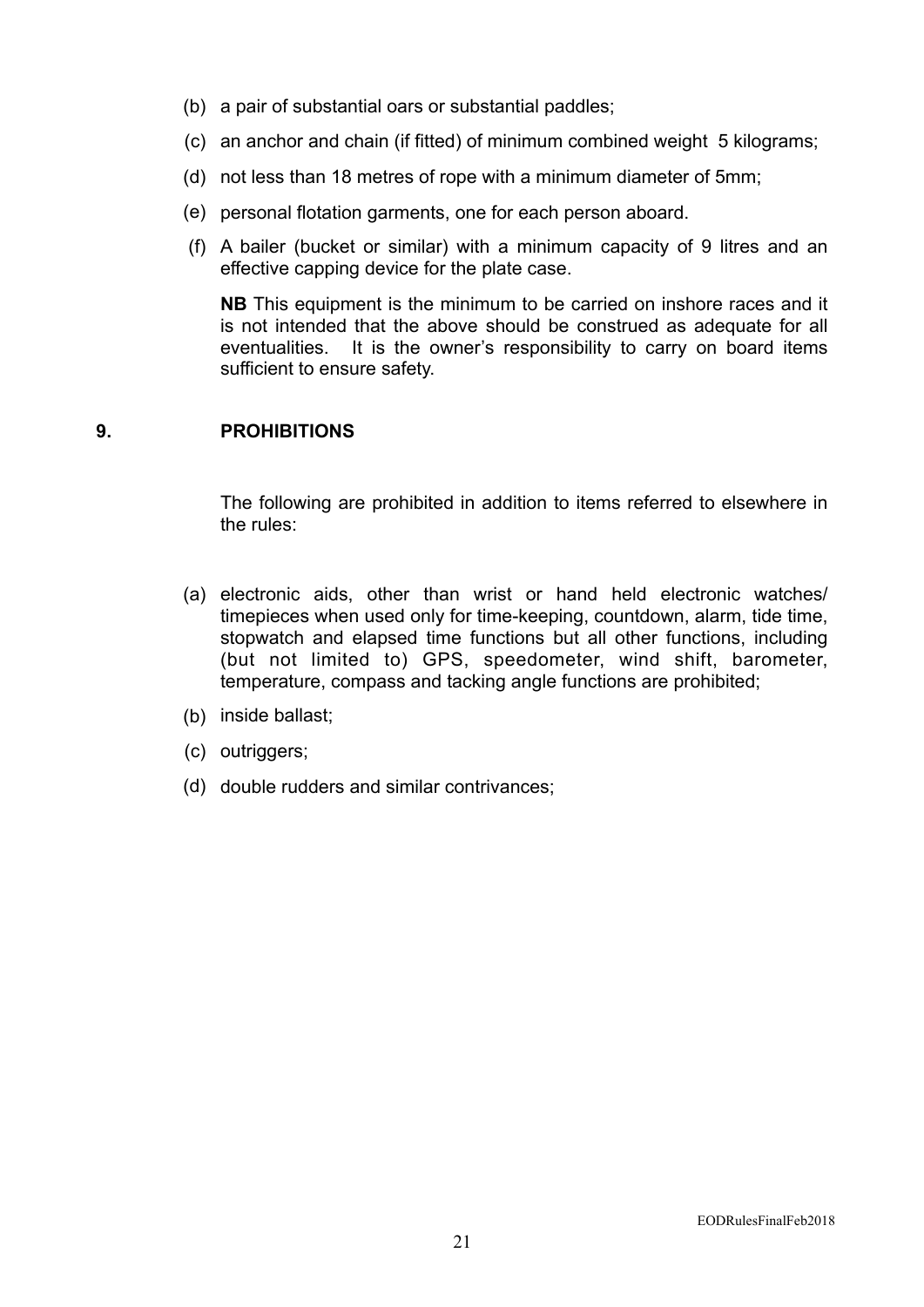- (e) the use of any apparatus or contrivance outboard or extending outboard and attached to the hull, spars or rigging or to the person of the helmsman or crew the purpose or effect of which is or may be to assist in supporting a member of the crew outboard or partially outboard;
- (f) mast struts, rams, jacks or any other contrivance to control the mast between coaming level and a point 3ft above Measurement Band 1.

## **10. FLOTATION TEST**

#### **10.1 General**

- 10.1.1 There are two types of flotation test: Immersion test, Inspection/air-test.
- 10.1.2 The immersion test shall be carried out on all new boats prior to initial certification and thereafter at the CSC's discretion.
- 10.1.3 The inspection/air test shall be carried out at the CSC's discretion
- 10.1.4 Only when the measurer is satisfied with the results of the test shall he endorse the measurement certificate in accordance with Part A Section 5.

**NB** Owners should ensure that they are confident that their boat would fulfil the conditions required by the buoyancy test at all times (Rule 2.4.2) and should seek to improve upon that standard wherever practicable by increasing and/or re-positioning existing provision in order to maximise freeboard after a capsize or similar. Any such modifications should be declared in the usual way.

#### **10.2 Immersion test**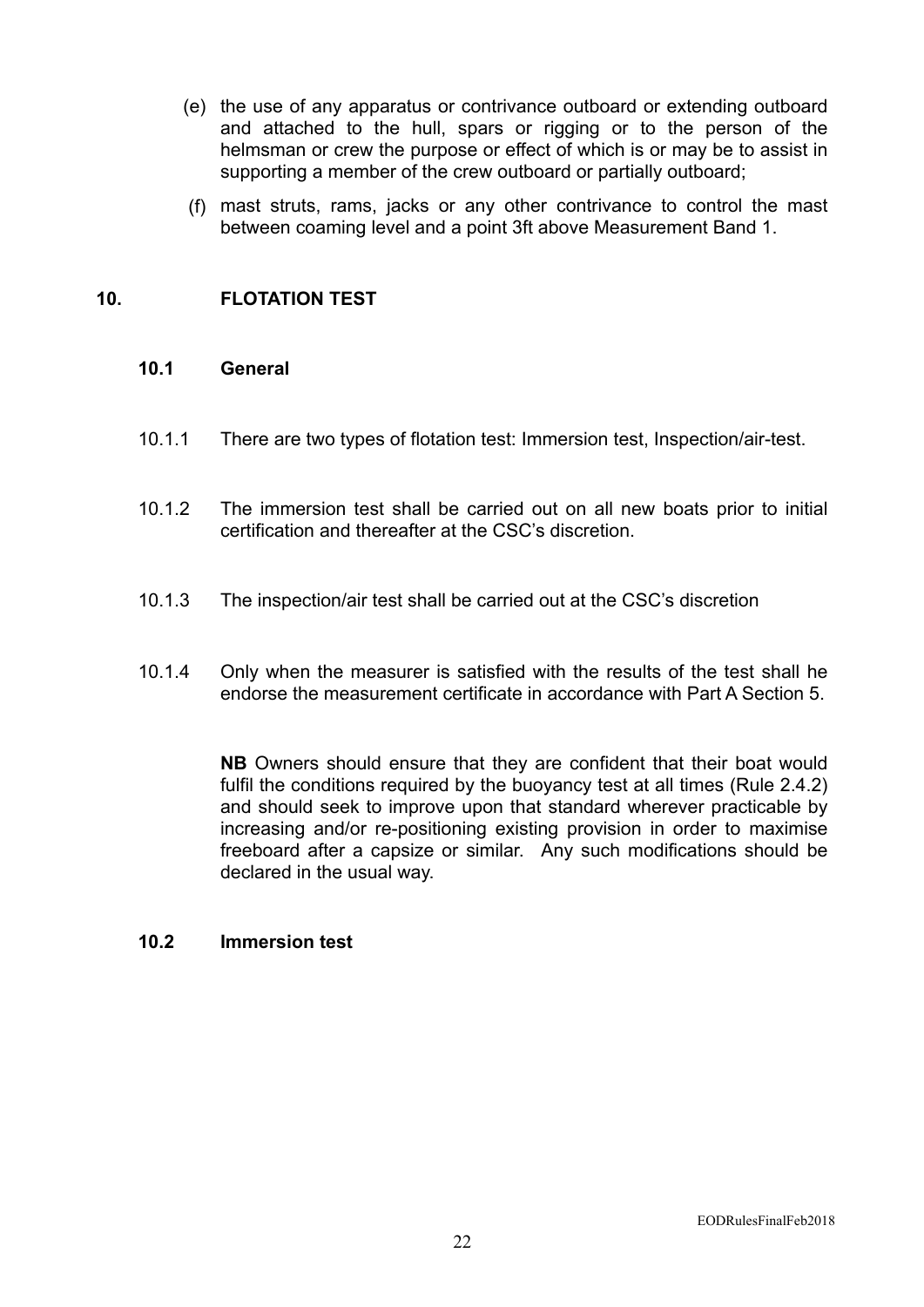- 10.2.1 The boat with mast stepped, but with booms, sails and all loose equipment removed shall be floated on its beam ends for not less than five minutes to port and five minutes to starboard while supporting two persons not immersed above the knee and weighing not less than 225kg in total. The mast may be supported above measurement band number 1. The boat with mast stepped, but with booms, sails and all loose equipment removed shall be floated on its beam ends for not less than ten minutes with its sheer line approximately parallel to the waterline while supporting two persons not immersed above the knee and weighing not less than 225kg in total.
- 10.2.2 During the test all flotation apparatus shall remain functioning to the satisfaction of the measurer and not more than 5 litres of water shall penetrate any flotation unit.

#### **10.3 Inspection/air test**

- 10.3.1 The condition and fastenings of all attached flotation apparatus shall be sound to the satisfaction of the measurer. All flotation tanks pass the air test detailed in rule 10.3.3.
- 10.3.2 When the measurer is not satisfied as to the results of an inspection/air test he may require the boat to undertake an immersion test.
- 10.3.3 Air test. All hatches and drain holes in flotation tanks shall be closed using their normal covers, fastenings and stoppers except where a tube to an air pressure source and gauge are connected. Equipment for producing an air pressure differential between the inside of the tank and the atmosphere and a water gauge for measuring the differential shall be connected to the tank. Air pressure shall be applied to the tank to produce a differential reading of at least 125mm on the water gauge. After isolating the tank from the pressure source, the pressure differential shall not reduce from 125mm to 50mm in less than 30 seconds.

#### **11. CREW**

There shall be not less than two or more than three persons on board when racing.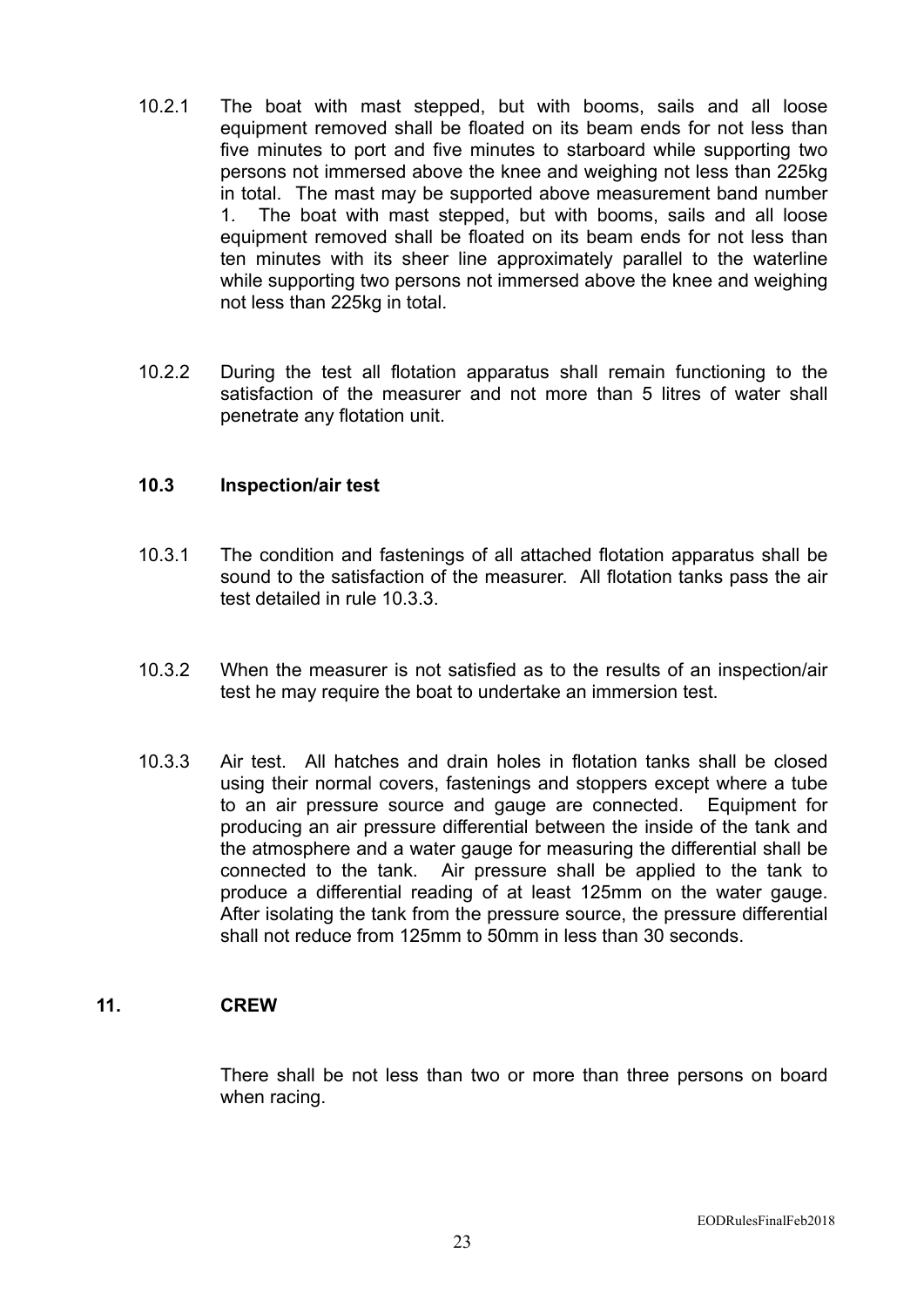*Appendix A – Class Insignia* 



# *Appendix B – Spars: patterns and materials*

| Mast                   | $\sim$ | Any current or past section that complies with<br>rule 5.2 and is approved by the Class Measurer. |
|------------------------|--------|---------------------------------------------------------------------------------------------------|
| <b>Boom</b>            | $\sim$ | Any current or past section that complies with<br>rule 5.3 and is approved by the Class Measurer. |
| <b>Headsail Roller</b> | $\sim$ | Any current or past section that complies with<br>rule 5.4 and is approved by the Class Measurer. |